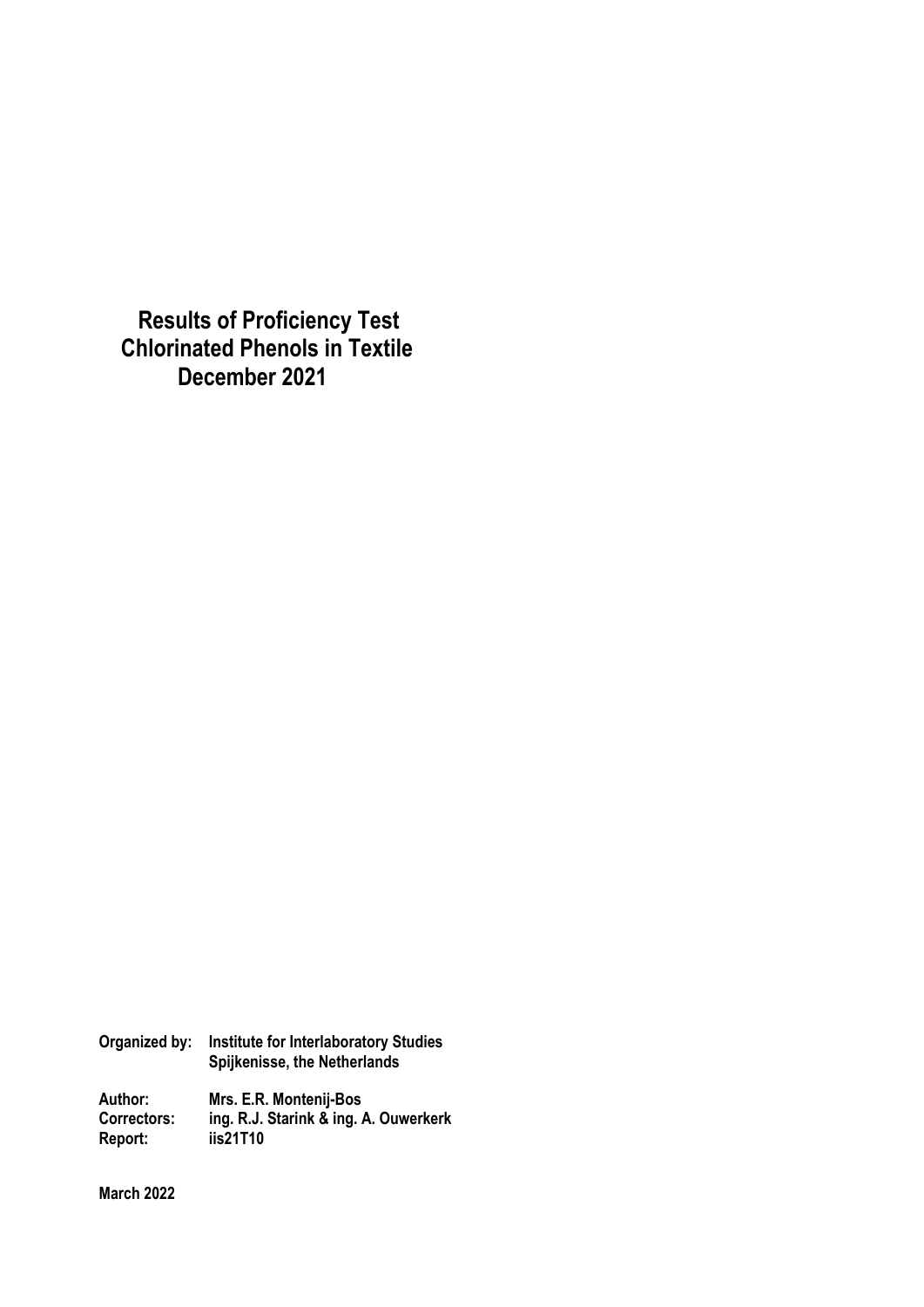# **CONTENTS**

| $\mathbf{1}$   |                                                                         |  |
|----------------|-------------------------------------------------------------------------|--|
| $\overline{2}$ |                                                                         |  |
| 2.1            |                                                                         |  |
| 2.2            |                                                                         |  |
| 2.3            |                                                                         |  |
| 2.4            |                                                                         |  |
| 2.5            |                                                                         |  |
| 3              |                                                                         |  |
| 3.1            |                                                                         |  |
| 3.2            |                                                                         |  |
| 3.3            |                                                                         |  |
| $\overline{4}$ |                                                                         |  |
| 4.1            |                                                                         |  |
| 4.2            |                                                                         |  |
| 4.3            | COMPARISON OF THE PROFICIENCY TEST OF DECEMBER 2021 WITH PREVIOUS PTS 9 |  |
| 4.4            |                                                                         |  |
| 5              |                                                                         |  |
| 6              |                                                                         |  |

### Appendices: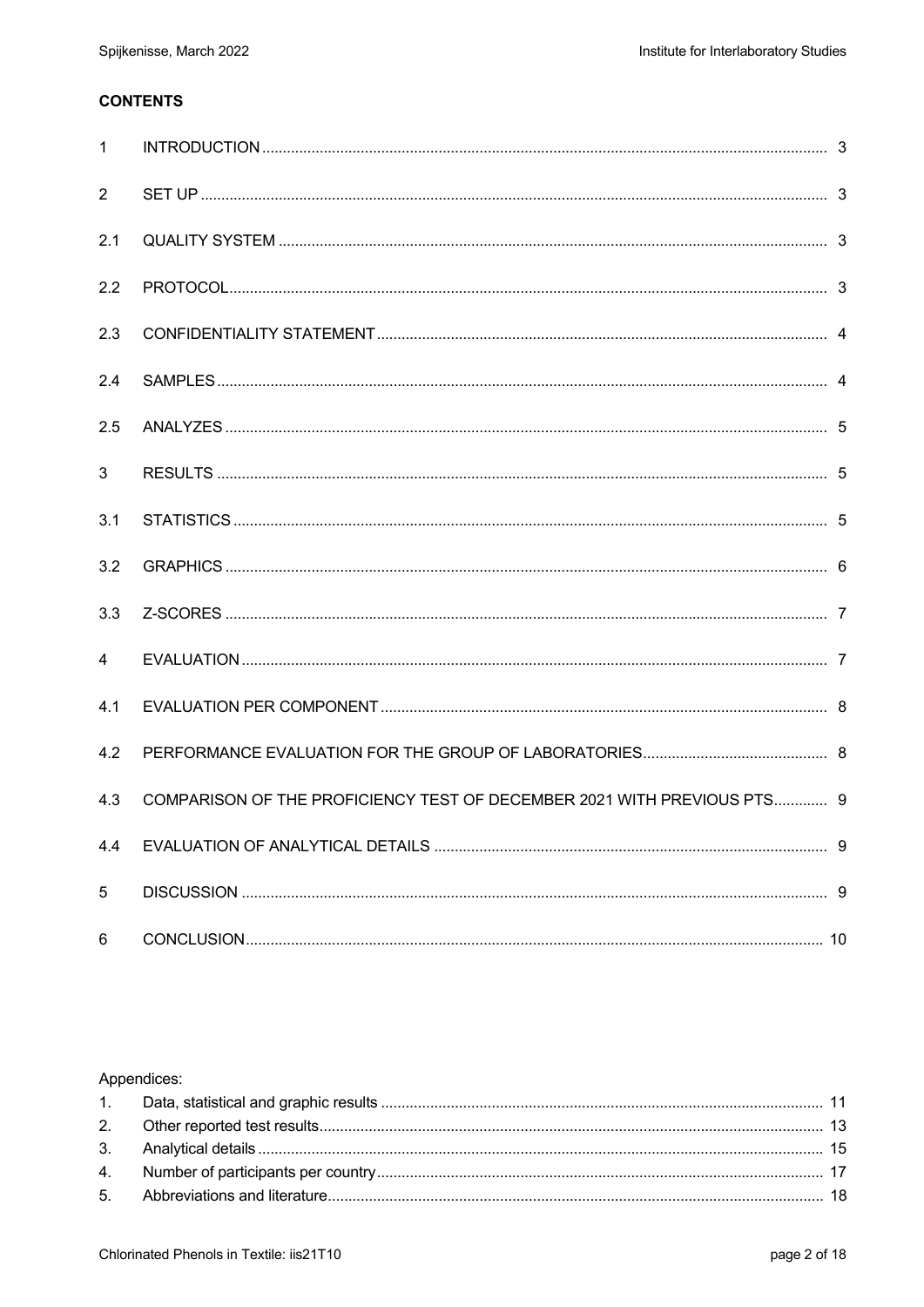### **1 INTRODUCTION**

Many countries have adopted environmental standards and requirements restricting the use of harmful chemicals in the production of textiles and clothing. Laws and regulations impose some of these standards and requirements. In addition to mandatory environmental standards and requirements for textiles, some Eco-labelling schemes are imposing environmental requirements for textile products on a voluntary basis, e.g. Milieukeur (Netherlands), Bluesign® (Switzerland) and Oeko-Tex® Standard 100 (Switzerland).

Since 2004 the Institute for Interlaboratory Studies (iis) organizes a proficiency scheme for the determination of Chlorinated Phenols in Textile every year. During the annual proficiency test program 2021/2022 it was decided to continue the proficiency test of Chlorinated Phenols in Textile.

In this interlaboratory study 75 laboratories in 25 different countries registered for participation. See appendix 4 for the number of participants per country. In this report the results of the Chlorinated Phenols in Textile proficiency test are presented and discussed. This report is also electronically available through the iis website www.iisnl.com.

# **2 SET UP**

The Institute for Interlaboratory Studies (iis) in Spijkenisse, the Netherlands, was the organizer of this proficiency test (PT). Sample analyzes for fit-for-use and homogeneity testing were subcontracted to an ISO/IEC17025 accredited laboratory.

It was decided to send one textile sample of approximately 3 grams positive on Chlorinated Phenols labelled #21805.

The participants were requested to report rounded and unrounded test results. The unrounded test results were preferably used for statistical evaluation.

# **2.1 QUALITY SYSTEM**

The Institute for Interlaboratory Studies in Spijkenisse, the Netherlands, has implemented a quality system based on ISO/IEC17043:2010. This ensures strict adherence to protocols for sample preparation and statistical evaluation and 100% confidentiality of participant's data. Feedback from the participants on the reported data is encouraged and customer's satisfaction is measured on regular basis by sending out questionnaires.

# **2.2 PROTOCOL**

The protocol followed in the organization of this proficiency test was the one as described for proficiency testing in the report 'iis Interlaboratory Studies: Protocol for the Organisation, Statistics and Evaluation' of June 2018 (iis-protocol, version 3.5). This protocol is electronically available through the iis website www.iisnl.com, from the FAQ page.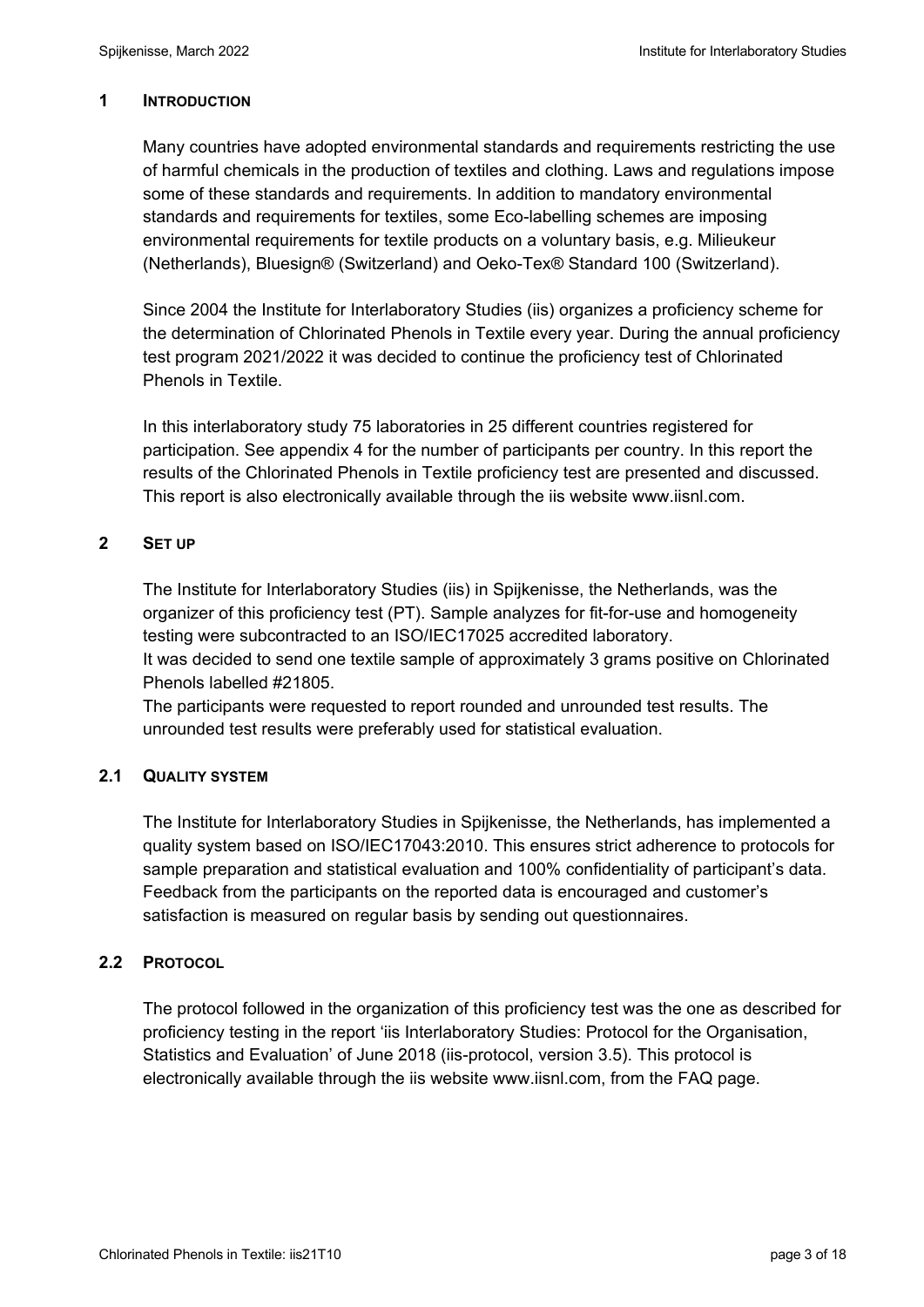## **2.3 CONFIDENTIALITY STATEMENT**

All data presented in this report must be regarded as confidential and for use by the participating companies only. Disclosure of the information in this report is only allowed by means of the entire report. Use of the contents of this report for third parties is only allowed by written permission of the Institute for Interlaboratory Studies. Disclosure of the identity of one or more of the participating companies will be done only after receipt of a written agreement of the companies involved.

# **2.4 SAMPLES**

A batch of a black knitted cotton with a rib pattern was obtained from a third party. The batch was cut into small pieces and after homogenization 96 small plastics bags were filles with approximately 3 grams each and labelled #21805.

The homogeneity of the subsamples was checked by determination of Pentachlorophenol (PCP) in accordance with an in-house test method on 8 stratified randomly selected subsamples.

|                 | Pentachlorophenol<br>in mg/kg |
|-----------------|-------------------------------|
| sample #21805-1 | 5.71                          |
| sample #21805-2 | 5.96                          |
| sample #21805-3 | 6.48                          |
| sample #21805-4 | 6.09                          |
| sample #21805-5 | 6.31                          |
| sample #21805-6 | 5.86                          |
| sample #21805-7 | 5.76                          |
| sample #21805-8 | 5.80                          |

Table 1: homogeneity test result of subsamples #21805

From the above test results the repeatability was calculated and compared with 0.3 times the reproducibility of the reference method in agreement with the procedure of ISO13528, Annex B2 in the next table.

|                                   | Pentachlorophenol<br>in mg/kg |
|-----------------------------------|-------------------------------|
| r (observed)                      | 0.78                          |
| reference method                  | iis memo $1601$ (see lit. 13) |
| $0.3 \times R$ (reference method) | 1 41                          |

Table 2: evaluation of the repeatability of subsamples #21805

The calculated repeatability is in agreement with 0.3 times the reproducibility of the reference method. Therefore, homogeneity of the subsamples was assumed.

To each of the participating laboratories one sample of #21805 was sent on November 17, 2021.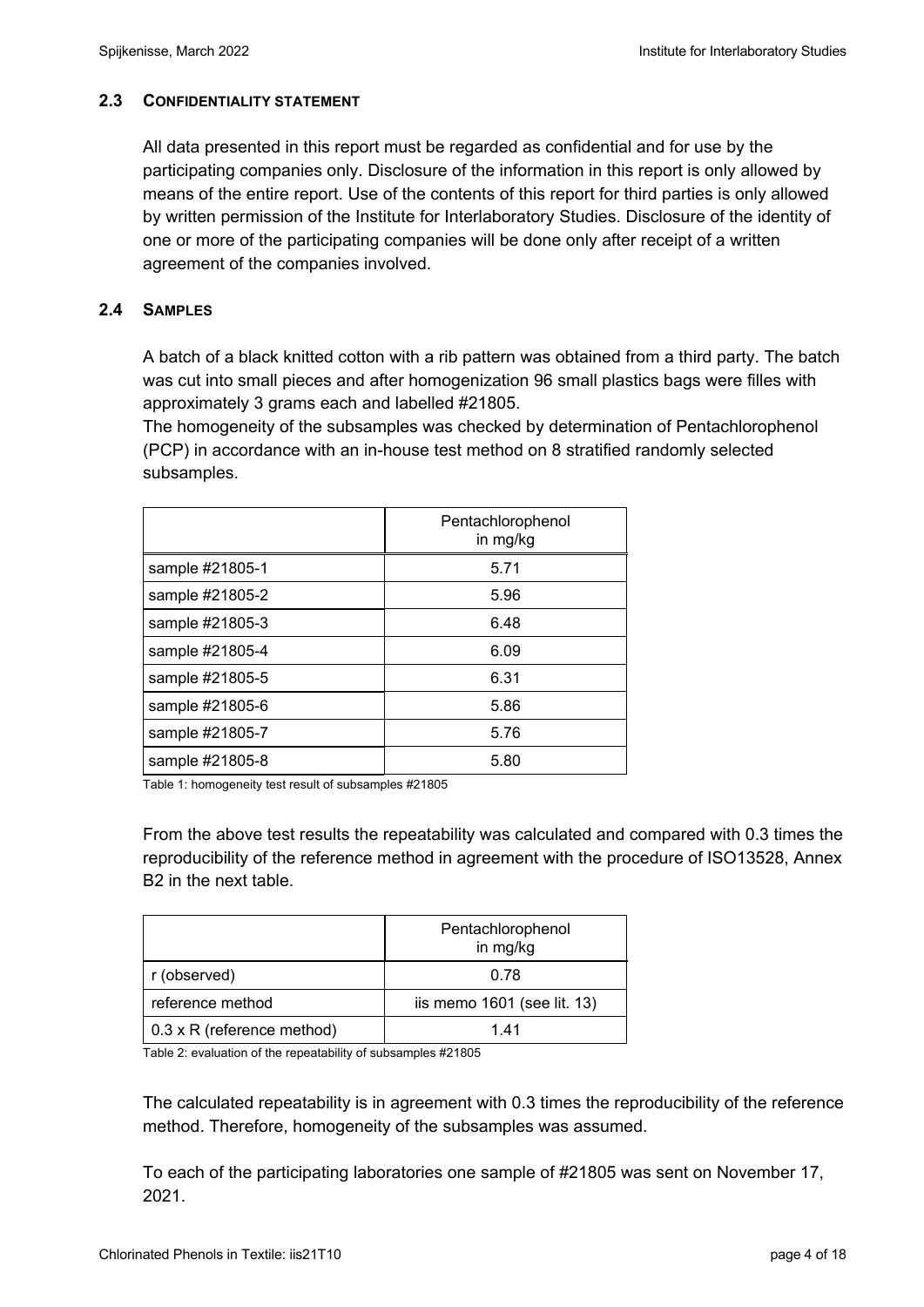## **2.5 ANALYZES**

The participants were requested to determine the concentrations of Pentachlorophenol (PCP), Tetrachlorophenols, Trichlorophenols and other Chlorinated Phenols. It was also requested to report if the laboratory was accredited to determine the requested components and to report some analytical details of the test method used.

It was explicitly requested to treat the sample as if it was a routine sample and to report the test results using the indicated units on the report form and not to round the test results but report as much significant figures as possible. It was also requested not to report "less than" test results, which are above the detection limit, because such test results cannot be used for meaningful statistical evaluations.

To get comparable test results a detailed report form and a letter of instructions are prepared. On the report form the reporting units are given as well as the reference test methods (when applicable) that will be used during the evaluation. The detailed report form and the letter of instructions are both made available on the data entry portal www.kpmd.co.uk/sgs-iis-cts/. The participating laboratories are also requested to confirm the sample receipt on this data entry portal. The letter of instructions can also be downloaded from the iis website www.iisnl.com.

### **3 RESULTS**

During five weeks after sample dispatch, the test results of the individual laboratories were gathered via the data entry portal www.kpmd.co.uk/sgs-iis-cts/. The reported test results are tabulated per determination in appendices 1 and 2 of this report. The laboratories are presented by their code numbers.

Directly after the deadline, a reminder was sent to those laboratories that had not reported test results at that moment. Shortly after the deadline, the available test results were screened for suspect data. A test result was called suspect in case the Huber Elimination Rule (a robust outlier test) found it to be an outlier. The laboratories that produced these suspect data were asked to check the reported test results (no reanalyzes). Additional or corrected test results are used for data analysis and the original test results are placed under 'Remarks' in the result tables in appendices 1 and 2. Test results that came in after the deadline were not taken into account in this screening for suspect data and thus these participants were not requested for checks.

### **3.1 STATISTICS**

The protocol followed in the organization of this proficiency test was the one as described for proficiency testing in the report 'iis Interlaboratory Studies: Protocol for the Organisation, Statistics and Evaluation' of June 2018 (iis-protocol, version 3.5).

For the statistical evaluation, the *unrounded* (when available) figures were used instead of the rounded test results. Test results reported as '<…' or '>…' were not used in the statistical evaluation.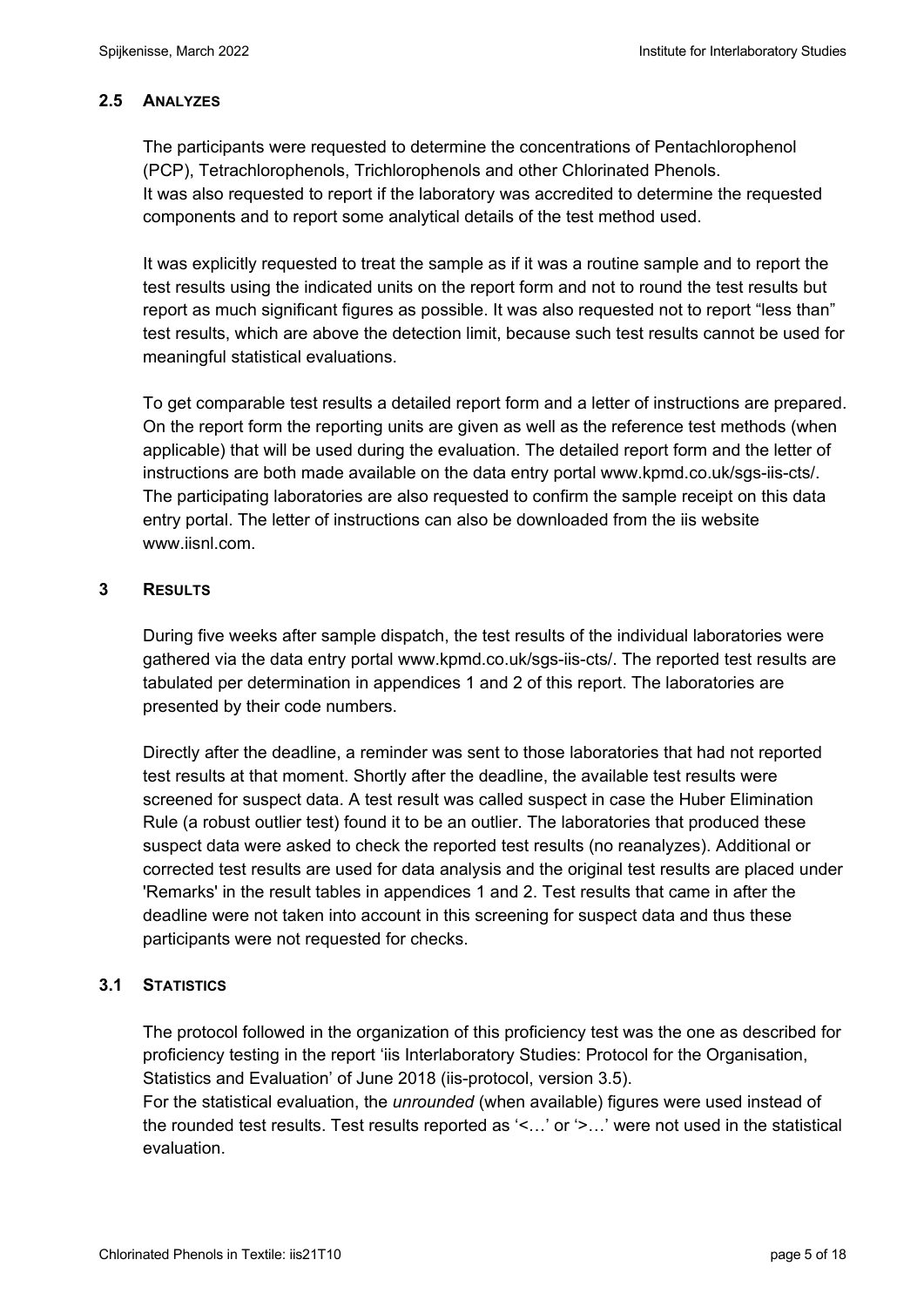First, the normality of the distribution of the various data sets per determination was checked by means of the Lilliefors-test a variant of the Kolmogorov-Smirnov test and by the calculation of skewness and kurtosis. Evaluation of the three normality indicators in combination with the visual evaluation of the graphic Kernel density plot, lead to judgement of the normality being either 'unknown', 'OK', 'suspect' or 'not OK'. After removal of outliers, this check was repeated. If a dataset does not have a normal distribution, the (results of the) statistical evaluation should be used with due care.

The assigned value is determined by consensus based on the test results of the group of participants after rejection of the statistical outliers and/or suspect data.

According to ISO13528 all (original received or corrected) test results per determination were submitted to outlier tests. In the iis procedure for proficiency tests, outliers are detected prior to calculation of the mean, standard deviation and reproducibility. For small data sets, Dixon (up to 20 test results) or Grubbs (up to 40 test results) outlier test can be used. For larger data sets (above 20test results) Rosner's outlier test can be used. Outliers are marked by D(0.01) for the Dixon's test, by G(0.01) or DG(0.01) for the Grubbs' test and by R(0.01) for the Rosner's test. Stragglers are marked by D(0.05) for the Dixon's test, by G(0.05) or DG(0.05) for the Grubbs' test and by R(0.05) for the Rosner's test. Both outliers and stragglers were not included in the calculations of averages and standard deviations.

For each assigned value the uncertainty was determined in accordance with ISO13528. Subsequently the calculated uncertainty was evaluated against the respective requirement based on the target reproducibility in accordance with ISO13528. In this PT the criterion of ISO13528 paragraph 9.2.1 was met for all evaluated tests, therefore the uncertainty of all assigned values may be negligible and need not be included in the PT report.

Finally, the reproducibilities were calculated from the standard deviations by multiplying them with a factor of 2.8.

# **3.2 GRAPHICS**

In order to visualize the data against the reproducibilities from literature, Gauss plots were made, using the sorted data for one determination (see appendix 1). On the Y-axis the reported test results are plotted. The corresponding laboratory numbers are on the X-axis. The straight horizontal line presents the consensus value (a trimmed mean). The four striped lines, parallel to the consensus value line, are the +3s, +2s, -2s and -3s target reproducibility limits of the selected reference test method. Outliers and other data, which were excluded from the calculations, are represented as a cross. Accepted data are represented as a triangle.

Furthermore, Kernel Density Graphs were made. This is a method for producing a smooth density approximation to a set of data that avoids some problems associated with histograms. Also, a normal Gauss curve (dotted line) was projected over the Kernel Density Graph (smooth line) for reference. The Gauss curve is calculated from the consensus value and the corresponding standard deviation.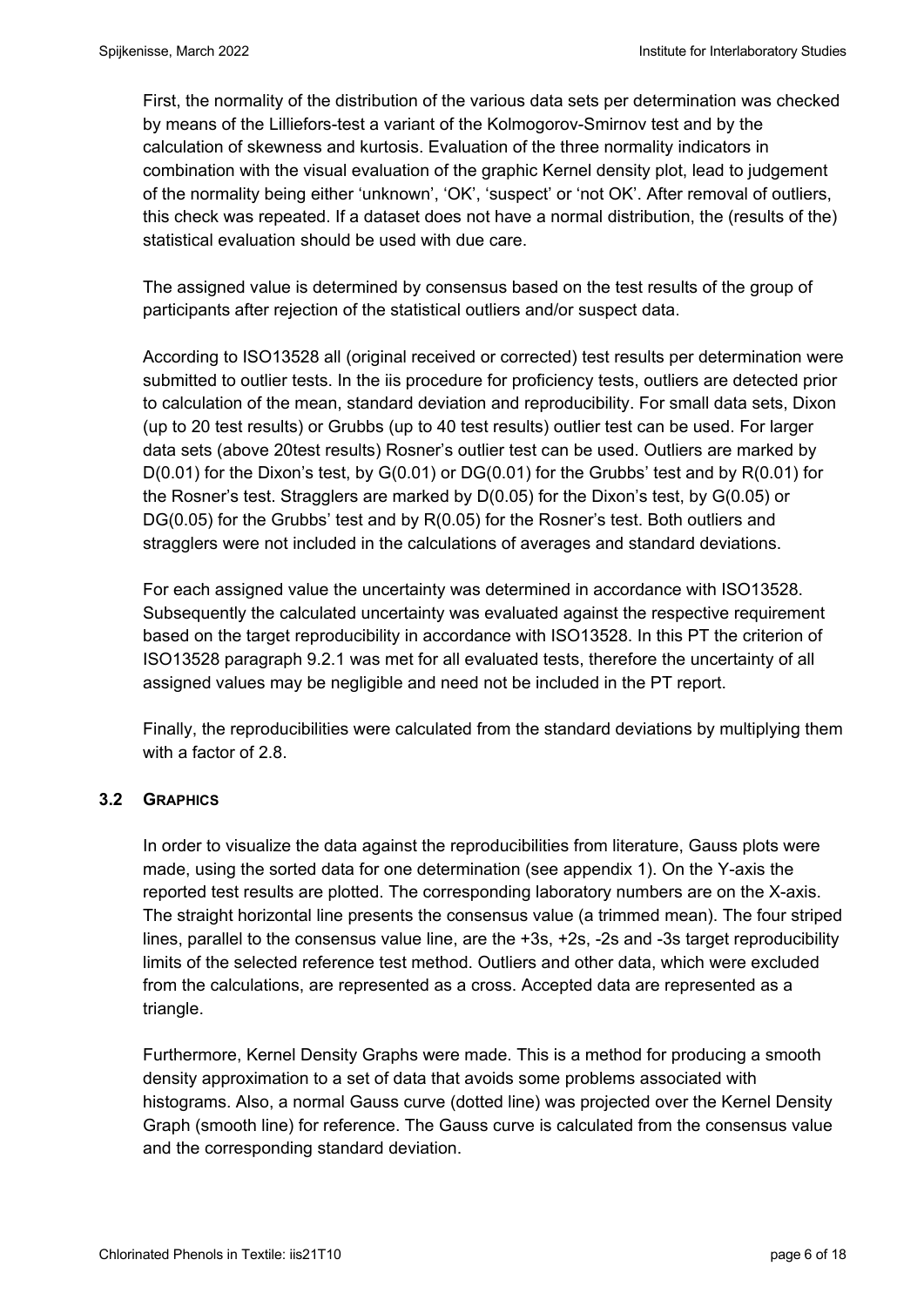# **3.3 Z-SCORES**

To evaluate the performance of the participating laboratories the z-scores were calculated. As it was decided to evaluate the performance of the participants in this proficiency test (PT) against the literature requirements (derived from e.g. ISO or ASTM test methods), the z-scores were calculated using a target standard deviation. This results in an evaluation independent of the variation in this interlaboratory study.

The target standard deviation was calculated from the literature reproducibility by division with 2.8. In case no literature reproducibility was available, other target values were used, like Horwitz or an estimated reproducibility based on former iis proficiency tests.

When a laboratory did use a test method with a reproducibility that is significantly different from the reproducibility of the reference test method used in this report, it is strongly advised to recalculate the z-score, while using the reproducibility of the actual test method used, this in order to evaluate whether the reported test result is fit-for-use.

The z-scores were calculated according to:

```
Z_{\text{target}} = (test result - average of PT) / target standard deviation
```
The  $z_{\text{(target)}}$  scores are listed in the test result tables in appendix 1.

Absolute values for z<2 are very common and absolute values for z>3 are very rare. The usual interpretation of z-scores is as follows:

|        | $ z  < 1$ good             |
|--------|----------------------------|
|        | $1 <  z  < 2$ satisfactory |
|        | $2 <  z  < 3$ questionable |
| 3 <  z | unsatisfactory             |

# **4 EVALUATION**

In this proficiency test no problems were encountered with the dispatch of the samples. Two participants did not report any test results and one other participant reported the test results after the final reporting date.

In total 73 laboratories reported 73 numerical test results. Observed were 3 outlying test results, which is 4.1%. In proficiency tests outlier percentages of 3% - 7.5% are quite normal.

Not all data sets proved to have a normal Gaussian distribution. These are referred to as "not OK" or "suspect". The statistical evaluation of these data sets should be used with due care, see also paragraph 3.1.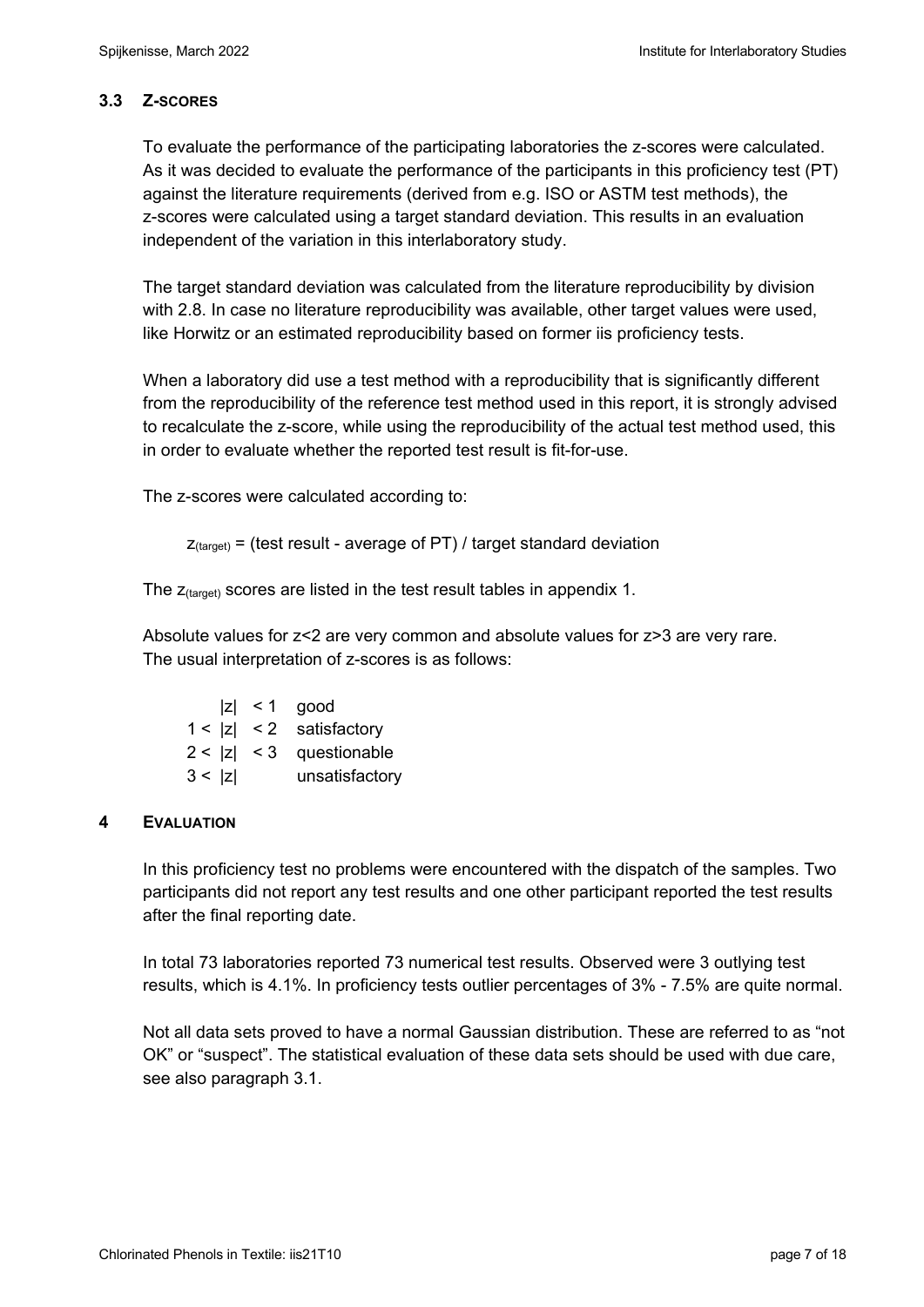### **4.1 EVALUATION PER COMPONENT**

In this section the reported test results are discussed per component. The test methods which were used by the various laboratories were taken into account for explaining the observed differences when possible and applicable. These test methods are also in the tables in appendix 1 together with the original data. The abbreviations, used in these tables, are explained in appendix 5.

Unfortunately, a suitable reference test method providing the precision data is not available for the determination of Chlorinated Phenols in Textile. Therefore, iis developed a target reproducibility based on iis PT data of PCP proficiency tests from 2004 until 2014. This means that the calculated reproducibility was compared against the estimated reproducibility calculated with a Horwitz-like equation as mentioned in iis memo 1601. This document can be downloaded from de iis website www.iisnl.com (see lit.13).

Pentachlorophenol (PCP): This determination was not problematic. Three statistical outliers were observed. The calculated reproducibility after rejection of the statistical outliers is in agreement with the estimated reproducibility derived from iis memo 1601 (see lit. 13).

The concentrations of the other reported chlorinated phenols were near or below the detection limit. Therefore, no z-scores were calculated for these components. See appendix 2 for the reported test results.

### **4.2 PERFORMANCE EVALUATION FOR THE GROUP OF LABORATORIES**

A comparison has been made between the estimated target reproducibility and the reproducibility as found for the group of participating laboratories. The number of significant test results, the average, the calculated reproducibility (2.8 \* standard deviation) and the target reproducibility are presented in the next table.

| Component         | unit  |    | average | $2.8 * sd$ | R(target) |
|-------------------|-------|----|---------|------------|-----------|
| Pentachlorophenol | mg/kg | 70 | 5.06    | 2.97       | 4.06      |

Table 3: reproducibility of component on sample #21805

Without further statistical calculations, it can be concluded that the group of participating laboratories have no difficulties with the analyzes of PCP in textile. See also the discussion in paragraphs 4.1 and 5.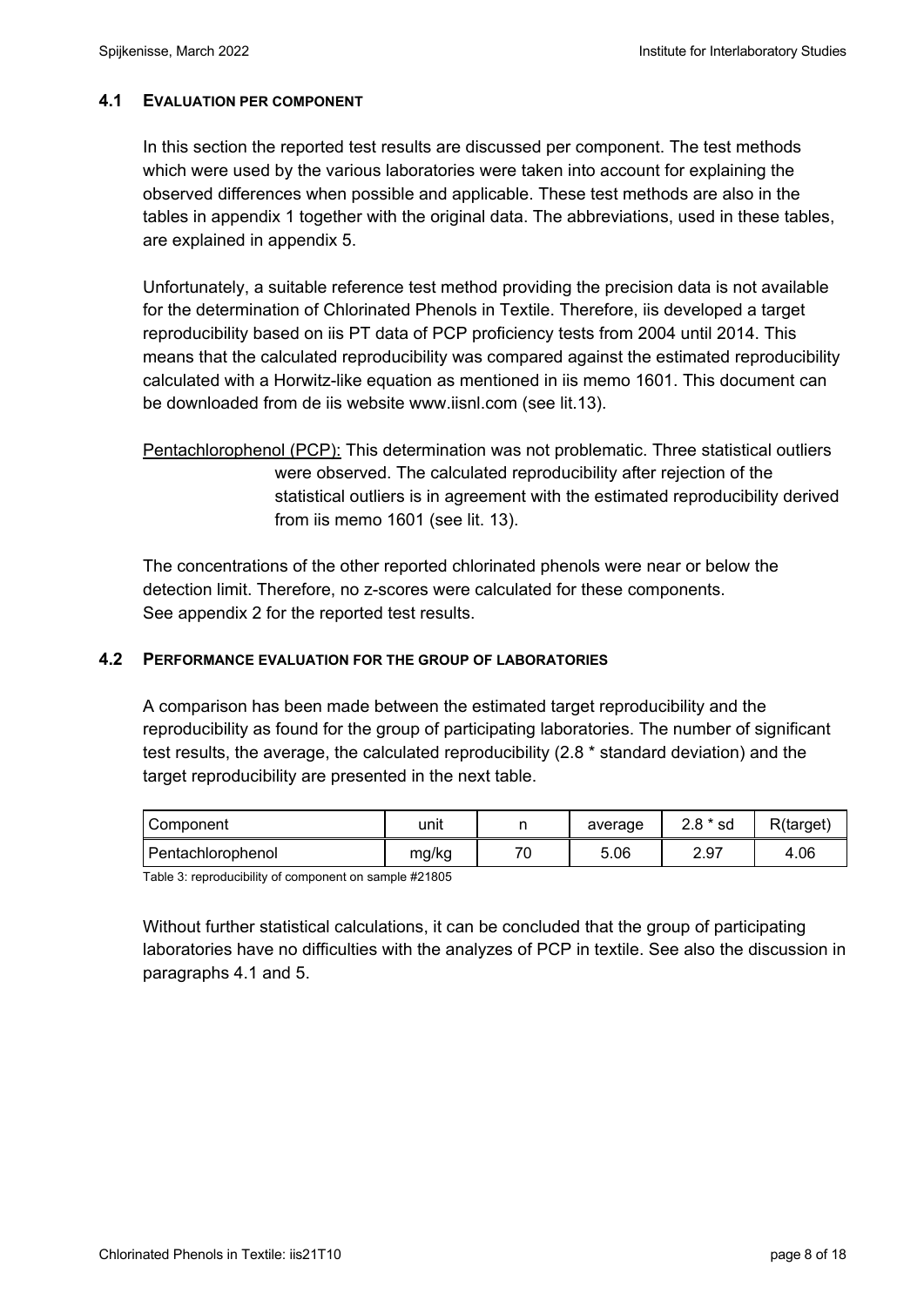#### **4.3 COMPARISON OF THE PROFICIENCY TEST OF DECEMBER 2021 WITH PREVIOUS PTS**

In this PT the observed variation expressed as the relative standard deviation RSD of the test results is similar in comparison with the uncertainties observed in previous PTs, see the table below.

| Component                 | December<br>2021 | December<br>2020 | December<br>2019 | December<br>2018 | $2014 -$<br>2016 | Target |
|---------------------------|------------------|------------------|------------------|------------------|------------------|--------|
| Pentachlorophenol         | 21%              | 16%              | 25%              | 26%              | $26 - 45%$       | 29%    |
| 2,3,4,5-Tetrachlorophenol | n.e.             | 16%              | n.e.             | n.e.             | n.e.             | 29%    |
| 2,3,4,6-Tetrachlorophenol | n.e.             | n.e.             | 24%              | n.e.             | n.e.             | 29%    |

Table 4: comparison of uncertainties in iis proficiency tests

#### **4.4 EVALUATION OF ANALYTICAL DETAILS**

The reported analytical details from the participants are listed in appendix 3. About 84% of the reporting laboratories reported to be accredited for the determination of Chlorinated Phenols in textile.

The amount of sample intake varied between 0.5 and 3 grams, about 85% of the reporting laboratories used between 0.5 and 1 gram.

Prior to analysis the samples were further cut by about 76% of the participants while 22% of the other participants reported to use the sample as received.

Ultrasonic extraction and mechanical shaking were most often reported techniques for extraction by the participants, respectively 39% and 23%.

It appeared that the effect of the analytical details on the determination of PCP is small and not statistically significant.

#### **5 DISCUSSION**

When the test results of this interlaboratory study were compared to the Ecolabelling Standards and Requirements for Textiles in EU (see table 5) it could be noted that all participants were able to detect PCP in the sample and would have rejected the PT sample for all Ecolabel classes.

| Ecolabel                  | Class 1<br>Baby clothes | Class 2<br>Clothes direct<br>skin contact | Class 3<br>Clothes, no<br>direct contact<br>with skin | Class 4<br>Decoration<br>material |
|---------------------------|-------------------------|-------------------------------------------|-------------------------------------------------------|-----------------------------------|
| Pentachlorophenol (mg/kg) | 0.05                    | 0.5                                       | 0.5                                                   | 0.5                               |

Table 5: Ecolabelling Standards and Requirements for Textiles in EU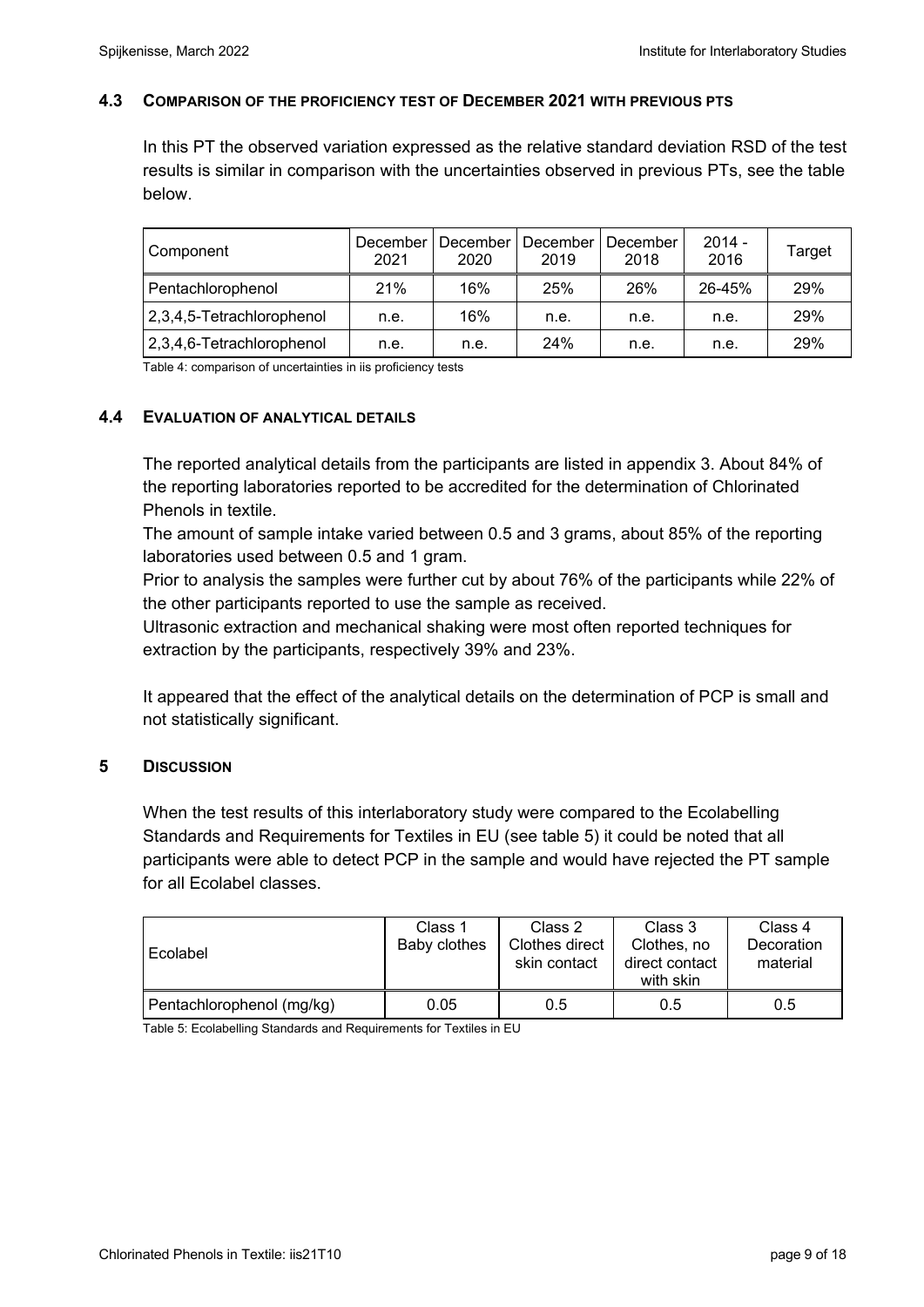### **6 CONCLUSION**

In this proficiency test the Pentachlorophenol content was determined. The variation observed for PCP in sample #21805 is in line with previous iis proficiency tests.

Each laboratory should evaluate its performance in this study and make decisions about necessary corrective actions. Therefore, participation on a regular basis in this scheme could be helpful to improve the performance and thus increase of the quality of the analytical results.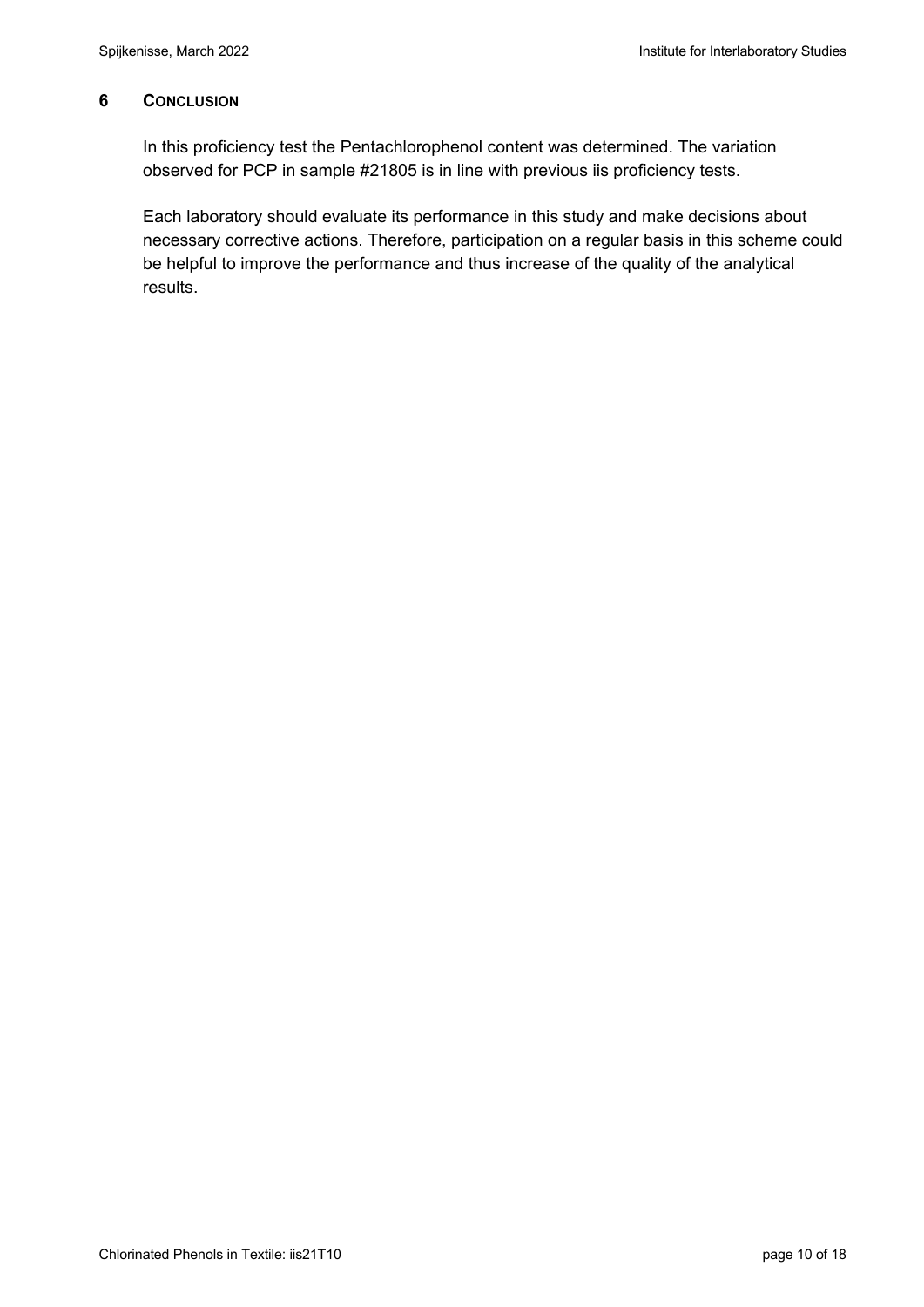#### **APPENDIX 1**

Determination of Pentachlorophenol (PCP) on sample #21805; results in mg/kg

| lab          | method                    | value         | mark        | z(targ)         | remarks               |
|--------------|---------------------------|---------------|-------------|-----------------|-----------------------|
| 210          | LFGB B82.02.8             | 5.94          |             | 0.60            |                       |
| 551          | LFGB B82.02.8             | 6.465         |             | 0.96            |                       |
| 623          | LFGB B82.02.8             | 5.489         |             | 0.29            |                       |
| 840          | LFGB B82.02.8             | 6.76          |             | 1.17            |                       |
| 841          | LFGB B82.02.8             | 6.191         |             | 0.78            |                       |
| 2115         | LFGB B82.02.8             | 6.0           | C           | 0.64            | first reported 8.44   |
| 2129         |                           | 6.458         |             | 0.96            |                       |
| 2138         | <b>KS K0733</b>           | 4.031         | C           | $-0.71$         | first reported 1.968  |
| 2213         | In house                  | 6.1           |             | 0.71            |                       |
| 2247         | LFGB B82.02.8             | 4.85          |             | $-0.15$         |                       |
| 2250         | In house                  | 6.3           |             | 0.85            |                       |
| 2264         | LFGB B82.02.8             | 2.13          |             | $-2.02$         |                       |
| 2265         |                           | 5.758         |             | 0.48            |                       |
| 2284         | LFGB B82.02.8             | 5.381         |             | 0.22            |                       |
| 2289         | LFGB B82.02.8             | 4.60          |             | $-0.32$         |                       |
| 2293         | LFGB B82.02.8             | 5.0154        |             | $-0.03$         |                       |
| 2295         | In house                  | 6.07          |             | 0.69            |                       |
| 2310         | LFGB B82.02.8             | 4.89          |             | $-0.12$         |                       |
| 2311         | LFGB B82.02.8             | 4.866         |             | $-0.14$         |                       |
| 2313         | LFGB B82.02.8             | 4.76          |             | $-0.21$         |                       |
| 2330         | LFGB B82.02.8             | 4.864         |             | $-0.14$         |                       |
| 2347         | In house                  | 4.94          |             | $-0.09$         |                       |
| 2350         | In house                  | 4.379         |             | -0.47           |                       |
| 2352         | In house                  | 4.925         |             | $-0.10$         |                       |
| 2357         | LFGB B82.02.8             | 4.970         |             | $-0.07$         |                       |
| 2358         | LFGB B82.02.8             | 4.889         |             | $-0.12$         |                       |
| 2363         | In house                  | 4.981         |             | $-0.06$         |                       |
| 2365         | In house                  | 5.1141        |             | 0.03            |                       |
| 2366         | ISO17070                  | 5.0           |             | $-0.04$         |                       |
| 2370<br>2374 | In house<br>LFGB B82.02.8 | 5.30<br>5.002 |             | 0.16<br>$-0.04$ |                       |
| 2375         | In house                  | 4.8           |             | $-0.18$         |                       |
| 2378         | GB/T18414-1               | 4.85          |             | $-0.15$         |                       |
| 2379         | LFGB B82.02.8             | 5.7988        |             | 0.51            |                       |
| 2380         | LFGB B82.02.8             | 5.358         |             | 0.20            |                       |
| 2382         | LFGB B82.02.8             | 4.951         |             | $-0.08$         |                       |
| 2386         | In house                  | 5.31          |             | 0.17            |                       |
| 2390         | In house                  | 7.15          |             | 1.44            |                       |
| 2425         | LFGB B82.02.8             | 5.498         |             | 0.30            |                       |
| 2426         | In house                  | 4.958         |             | $-0.07$         |                       |
| 2429         |                           | 5.027         |             | $-0.03$         |                       |
| 2449         | LFGB B82.02.8             | 7.08          |             | 1.39            |                       |
| 2452         | XPG08-015                 | 6.532         |             | 1.01            |                       |
| 2453         | LFGB B82.02.8             | 1698.1        | C, R(0.01)  | 1166.85         | first reported 1.79   |
| 2456         | UNI11057                  | 3.225         |             | -1.27           |                       |
| 2489         | LFGB B82.02.8             | 4.97          |             | $-0.07$         |                       |
| 2492         | In house                  | 4.967         |             | $-0.07$         |                       |
| 2532         | LFGB B82.02.8             | 5.27          |             | 0.14            |                       |
| 2549<br>2561 | LFGB B82.02.8             | 5.583         |             | 0.36            |                       |
| 2573         | LFGB B82.02.8             | -----<br>5.49 |             | -----<br>0.29   |                       |
| 2582         | In house                  | 3.019         |             | $-1.41$         |                       |
| 2590         | LFGB B82.02.8             | 0.547         | R(0.01)     | $-3.11$         |                       |
| 2591         | ISO17070                  | 4.670         |             | $-0.27$         |                       |
| 2638         | In house                  | 4.75          |             | $-0.22$         |                       |
| 2644         | In house                  | 1.68          |             | $-2.33$         |                       |
| 2678         |                           | -----         |             | -----           |                       |
| 2789         | In house                  | 3.928         |             | $-0.78$         |                       |
| 2827         | In house                  | 5.411         |             | 0.24            |                       |
| 2852         | In house                  | 6.15          |             | 0.75            |                       |
| 2870         | In house                  | 5.63          |             | 0.39            |                       |
| 2892         | LFGB B82.02.8             | 5.562         |             | 0.34            |                       |
| 2947         | In house                  | 3.46          | $\rm_{C}^C$ | $-1.11$         | first reported 1.299  |
| 2953         | In house                  | 4.54          |             | $-0.36$         | first reported 11.11  |
| 2971         | DIN50009                  | 4.22          |             | $-0.58$         |                       |
| 2977         | ISO17070/UNI11057         | 0.5667        | C, R(0.01)  | $-3.10$         | first reported 2.1911 |
| 3100         | LFGB B82.02.8             | 4.650         |             | $-0.29$         |                       |
| 3116         | LFGB B82.02.8             | 3.483         |             | $-1.09$         |                       |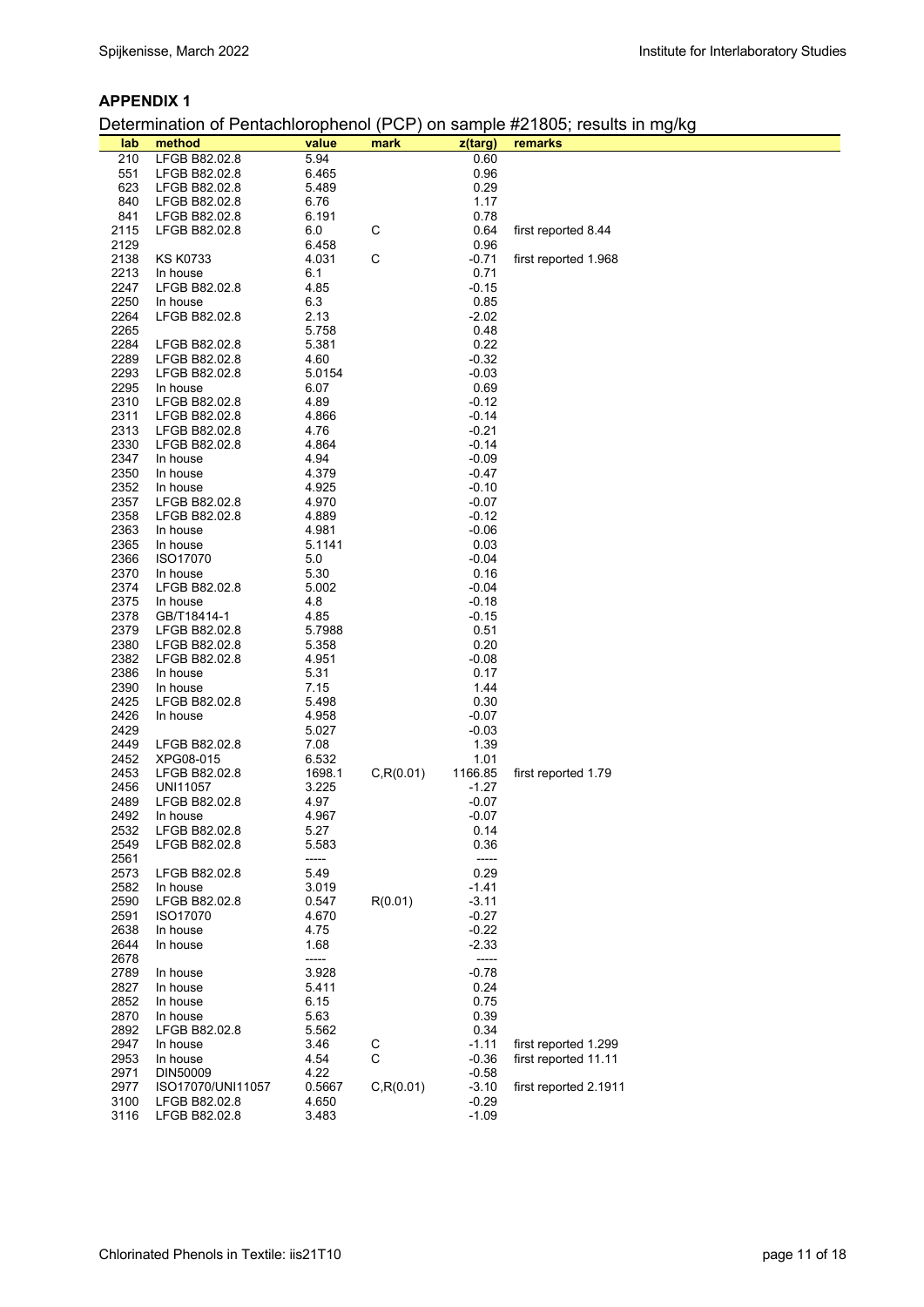| lab  | method                 | value   | mark        | $z$ (targ) | remarks |
|------|------------------------|---------|-------------|------------|---------|
| 3153 | LFGB B82.02.8          | 3.95    |             | $-0.77$    |         |
| 3154 | DIN50009               | 6.52    |             | 1.00       |         |
| 3172 | <b>UNI11057</b>        | 6.4525  |             | 0.96       |         |
| 3176 | In house               | 5.03    |             | $-0.02$    |         |
| 3210 | In house               | 5.68    |             | 0.42       |         |
| 3222 | <b>UNI11057</b>        | 3.097   |             | $-1.36$    |         |
| 3248 | LFGB B82.02.8          | 3.43    |             | $-1.13$    |         |
|      | normality              | suspect |             |            |         |
|      | n                      | 70      |             |            |         |
|      | outliers               | 3       |             |            |         |
|      | mean $(n)$             | 5.065   |             |            |         |
|      | st.dev. $(n)$          | 1.0618  | $RSD = 21%$ |            |         |
|      | R(calc.)               | 2.973   |             |            |         |
|      | st.dev.(iis memo 1601) | 1.4509  |             |            |         |
|      | R(iis memo 1601)       | 4.063   |             |            |         |
|      |                        |         |             |            |         |



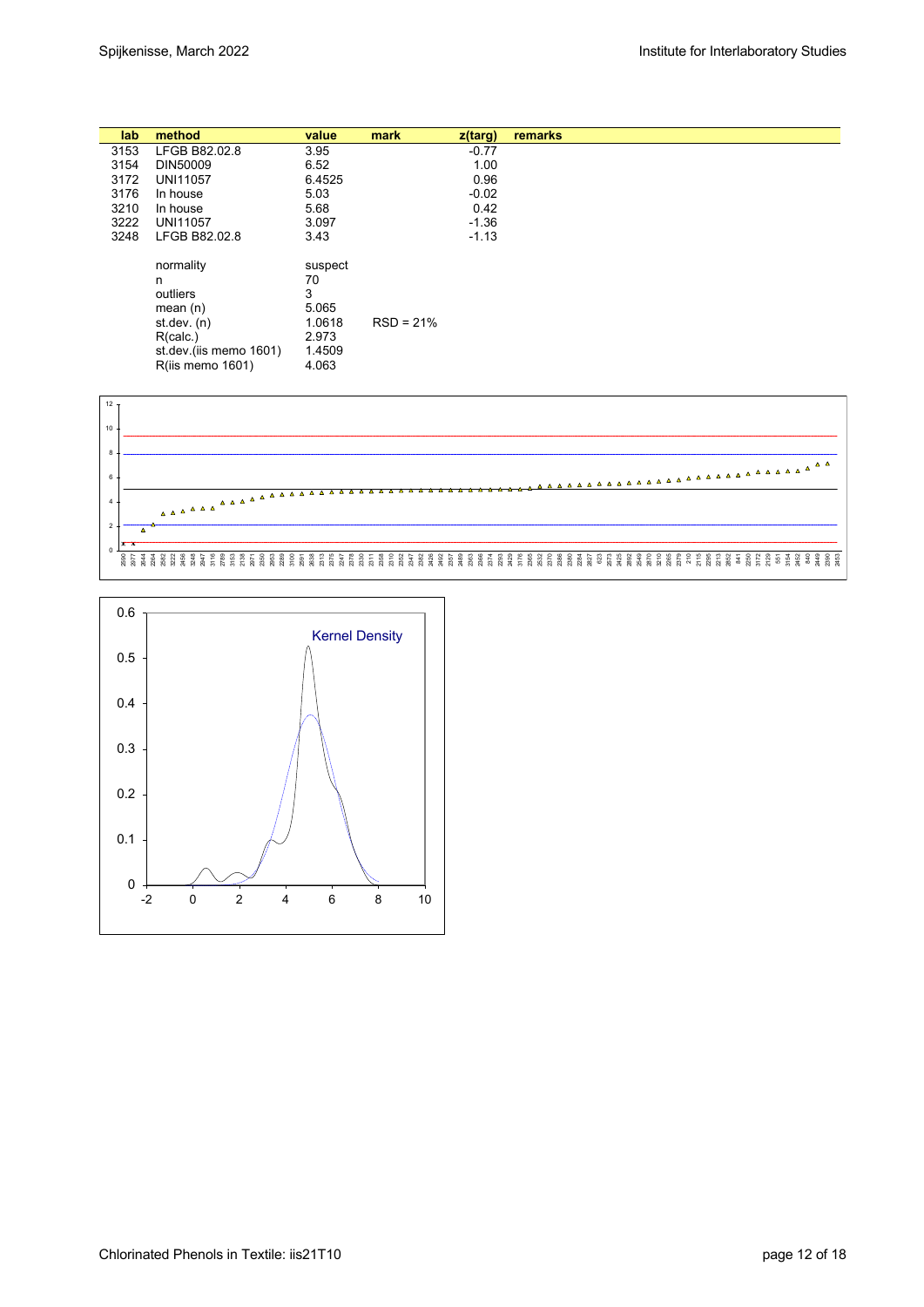#### **APPENDIX 2 Other reported test results**

| 2345-TeCP | $= 2,3,4,5$ -Tetrachlorophenol |
|-----------|--------------------------------|
| 2346-TeCP | $= 2,3,4,6$ -Tetrachlorophenol |
| 2356-TeCP | $= 2,3,5,6$ -Tetrachlorophenol |
| 234-TCP   | $= 2,3,4$ -Trichlorophenol     |
| 235-TCP   | $= 2,3,5$ -Trichlorophenol     |
| 236-TCP   | = 2,3,6-Trichlorophenol        |
| 245-TCP   | $= 2,4,5$ -Trichlorophenol     |
| 246-TCP   | $= 2,4,6$ -Trichlorophenol     |
| 345-TCP   | $= 3,4,5$ -Trichlorophenol     |
| Other     | = Other Chlorinated Phenols    |

### Determination individual and other Chlorinated Phenols on sample #21805; in mg/kg

| lab          | 2345-<br><b>TeCP</b> | 2346-<br><b>TeCP</b> | 2356-<br><b>TeCP</b> | 234-TCP           | 235-TCP           | 236-TCP           | <u>245-TCP</u>    | 246-TCP           | 345-TCP           | Other          |
|--------------|----------------------|----------------------|----------------------|-------------------|-------------------|-------------------|-------------------|-------------------|-------------------|----------------|
| 210          | -----                | -----                | -----                | -----             | -----             | -----             | -----             | -----             | -----             | -----          |
| 551          | -----                | $1 - 1 - 1 - 1 = 1$  | -----                | -----             | -----             | -----             | -----             | -----             | -----             |                |
| 623          | Not Det.             | Not Det.             | Not Det.             | Not Det.          | Not Det.          | Not Det.          | Not Det.          | Not Det.          | Not Det.          | Not Det.       |
| 840          | Not Det.             | Not Det.             | Not Det.             | Not Det.          | Not Det.          | Not Det.          | Not Det.          | Not Det.          | Not Det.          | -----          |
| 841          | < 0.125              | < 0.125              | < 0.125              | < 0.125           | < 0.125           | < 0.125           | < 0.125           | < 0.125           | < 0.125           | < 0.125        |
| 2115         | $-----$              | -----                | -----                | -----             | -----             | -----             | -----             | -----             | -----             | -----          |
| 2129         | $-----$              | -----                | $-----$              | -----             | -----             | -----             | -----             | -----             | -----             | -----          |
| 2138         | nd                   | nd                   | nd                   | nd                | nd                | nd                | nd                | nd                | nd                | nd             |
| 2213<br>2247 | 0<br>Not Det.        | 0<br>Not Det.        | 0<br>Not Det.        | 0<br>Not Det.     | 0<br>Not Det.     | 0<br>Not Det.     | 0<br>Not Det.     | 0<br>Not Det.     | 0<br>Not Det.     | 0<br>Not Det.  |
| 2250         | -----                | -----                | -----                | -----             | -----             | -----             | -----             | -----             | -----             | -----          |
| 2264         | 0.24                 | 0.24                 | 0.24                 | < 0.24            | < 0.24            | < 0.24            | < 0.24            | < 0.24            | < 0.24            | < 0.24         |
| 2265         | ${}_{0.05}$          | ${}_{0.05}$          | ${}_{0.05}$          | ${}_{0.05}$       | < 0,05            | < 0.05            | ${}_{0,05}$       | ${}_{0.05}$       | < 0,05            | < 0,05         |
| 2284         | ND.                  | ND.                  | <b>ND</b>            | ND.               | ND                | ND.               | ND.               | ND.               | ND.               | ND.            |
| 2289         | -----                | -----                | -----                | -----             | -----             | -----             | -----             | -----             | -----             | -----          |
| 2293         | Not Det.             | Not Det.             | Not Det.             | Not Det.          | Not Det.          | Not Det.          | Not Det.          | Not Det.          | Not Det.          | Not Det.       |
| 2295         | $-----$              | -----                | -----                | -----             | -----             | -----             | -----             | -----             | -----             | -----          |
| 2310         | Not Det.             | Not Det.             | Not Det.             | Not Det.          | Not Det.          | Not Det.          | Not Det.          | Not Det.          | Not Det.          | Not Det.       |
| 2311         | Not Det.             | Not Det.             | Not Det.             | Not Det.          | Not Det.          | Not Det.          | Not Det.          | Not Det.          | Not Det.          | Not Det.       |
| 2313         | Not Det.             | Not Det.             | Not Det.             | Not Det.          | Not Det.          | Not Det.          | Not Det.          | Not Det.          | Not Det.          | Not Det.       |
| 2330         | Not Det.             | Not Det.             | Not Det.             | Not Det.          | Not Det.          | Not Det.          | Not Det.          | Not Det.          | Not Det.          | Not Det.       |
| 2347         | < 0.5                | < 0.5                | < 0.5                | < 0.5             | < 0.5             | < 0.5             | < 0.5             | < 0.5             | < 0.5             | -----          |
| 2350         | < 0.125              | < 0.125              | < 0.125              | < 0.125           | < 0.125           | < 0.125           | < 0.125           | < 0.125           | < 0.125           | < 0.125        |
| 2352         | -----                | -----                | -----                | -----             | -----             | -----             | -----             | -----             | -----             | -----          |
| 2357         | -----                | -----                | -----                | -----             | -----             | -----             | -----             | -----             | -----             | -----          |
| 2358<br>2363 | Not Det.             | Not Det.             | Not Det.             | Not Det.          | Not Det.          | Not Det.          | Not Det.          | Not Det.          | Not Det.          | Not Det.       |
| 2365         | Not Det.<br>ND.      | Not Det.<br>ND.      | Not Det.<br>ND.      | Not Det.<br>ND.   | Not Det.<br>ND    | Not Det.<br>ND    | Not Det.<br>ND.   | Not Det.<br>ND.   | Not Det.<br>ND    | Not Det.<br>ND |
| 2366         | < 0.5                | < 0.5                | < 0.5                | < 0.5             | < 0.5             | < 0.5             | < 0.5             | < 0.5             | < 0.5             | out cap        |
| 2370         | < 0.05               | < 0.05               | < 0.05               | < 0.05            | < 0.05            | < 0.05            | < 0.05            | < 0.05            | < 0.05            | < 0.05         |
| 2374         | Not Det.             | Not Det.             | Not Det.             | Not Det.          | Not Det.          | Not Det.          | Not Det.          | Not Det.          | Not Det.          | Not Det.       |
| 2375         | -----                | -----                | -----                | -----             | -----             | -----             | -----             | -----             | -----             | -----          |
| 2378         | < 0.05               | < 0.05               | < 0.05               | < 0.05            | < 0.05            | < 0.05            | < 0.05            | < 0.05            | < 0.05            | < 0.05         |
| 2379         | Not Det.             | Not Det.             | Not Det.             | Not Det.          | Not Det.          | Not Det.          | Not Det.          | Not Det.          | Not Det.          | -----          |
| 2380         | < 0.05               | < 0.05               | < 0.05               | < 0.05            | < 0.05            | < 0.05            | < 0.05            | < 0.05            | < 0.05            | < 0.05         |
| 2382         | < 0.05               | < 0.05               | < 0.05               | < 0.05            | < 0.05            | < 0.05            | < 0.05            | < 0.05            | < 0.05            | < 0.05         |
| 2386         | $0,1$                | $0.1$                | $0,1$                | < 0.1             | $0,1$             | $0,1$             | < 0, 1            | < 0.1             | < 0.1             | $0,1$          |
| 2390         | Not Det.             | Not Det.             | Not Det.             | Not Det.          | Not Det.          | Not Det.          | Not Det.          | Not Det.          | Not Det.          | Not Det.       |
| 2425         | $-----$              | -----                | -----                | -----             | -----             | -----             | -----             | -----             | -----             | -----          |
| 2426         | Not Det.             | Not Det.             | Not Det.             | Not Det.          | Not Det.          | Not Det.          | Not Det.          | Not Det.          | Not Det.          | Not Det.       |
| 2429         | Not Det.             | Not Det.             | Not Det.             | Not Det.          | Not Det.          | Not Det.          | Not Det.          | Not Det.          | Not Det.          | Not Det.       |
| 2449         | -----                | -----                | -----                | -----             | -----             | -----             | -----             | -----             | -----             | -----          |
| 2452<br>2453 | Not Det.<br>$-----$  | Not Det.<br>-----    | Not Det.<br>-----    | Not Det.<br>----- | Not Det.<br>----- | Not Det.<br>----- | Not Det.<br>----- | Not Det.<br>----- | Not Det.<br>----- | -----<br>----- |
| 2456         | Not Det.             | Not Det.             | Not Det.             | -----             | -----             | -----             | -----             | -----             | -----             | -----          |
| 2489         | ND.                  | ND.                  | ND                   | ND.               | ND                | ND.               | ND.               | ND.               | ND.               | ND.            |
| 2492         | -----                | -----                | -----                | -----             | -----             | -----             | -----             | -----             | -----             | -----          |
| 2532         | Not Det.             | Not Det.             | Not Det.             | Not Det.          | Not Det.          | Not Det.          | Not Det.          | Not Det.          | Not Det.          | Not Det.       |
| 2549         | Not Det.             | Not Det.             | Not Det.             | Not Det.          | Not Det.          | Not Det.          | Not Det.          | Not Det.          | Not Det.          | Not Det.       |
| 2561         | -----                | -----                | -----                | -----             | -----             | -----             | -----             | -----             | -----             | -----          |
| 2573         | Not Det.             | Not Det.             | Not Det.             | Not Det.          | Not Det.          | Not Det.          | Not Det.          | Not Det.          | Not Det.          | Not Det.       |
| 2582         | Not Det.             | Not Det.             | Not Det.             | Not Det.          | Not Det.          | Not Det.          | Not Det.          | Not Det.          | Not Det.          | -----          |
| 2590         | -----                | -----                | -----                | -----             | -----             | -----             | -----             | -----             | -----             | -----          |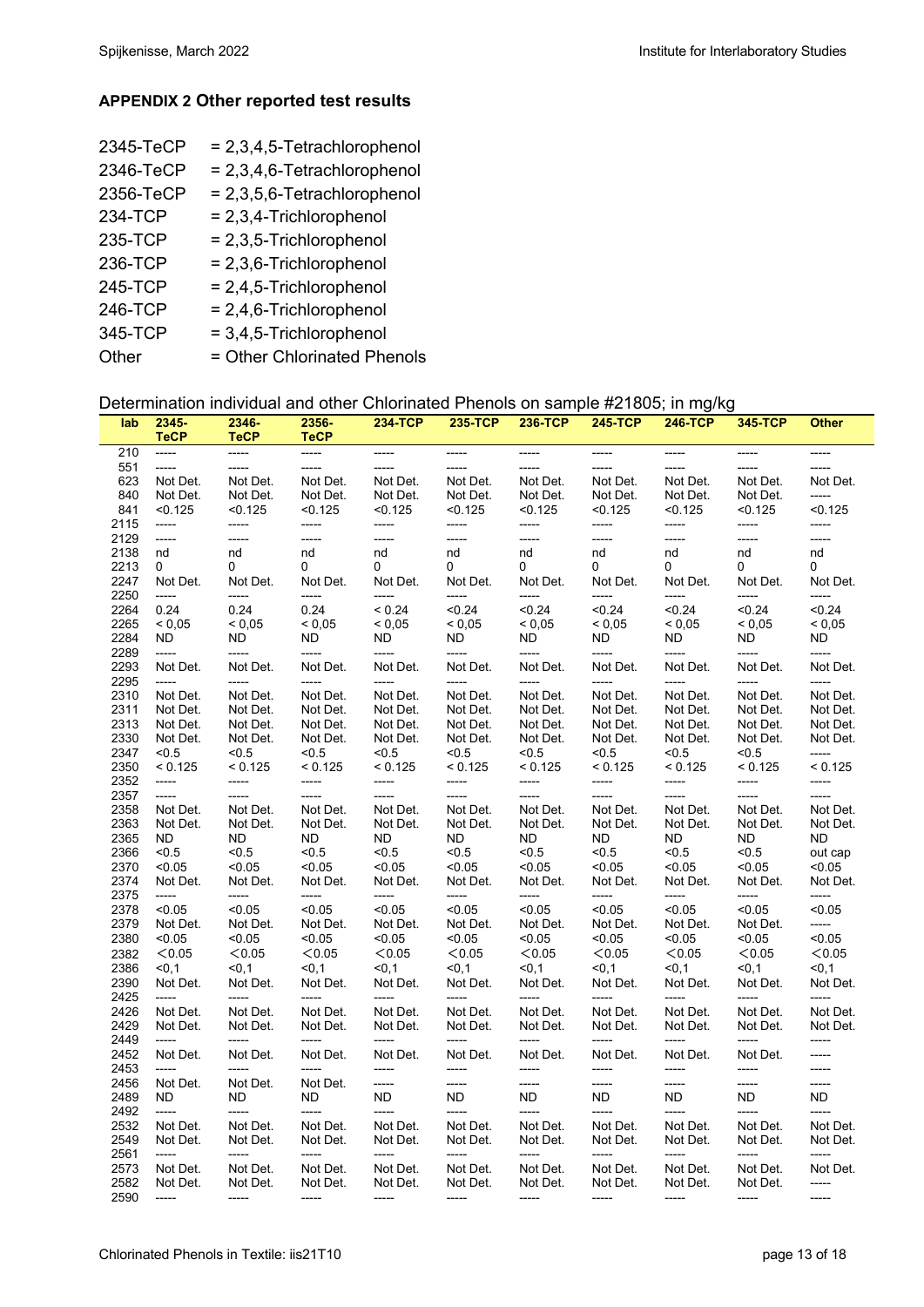| lab  | $2345 -$<br><b>TeCP</b> | 2346-<br>TeCP | $2356 -$<br>TeCP | <b>234-TCP</b> | 235-TCP     | <b>236-TCP</b> | <b>245-TCP</b> | <b>246-TCP</b> | 345-TCP     | <b>Other</b> |
|------|-------------------------|---------------|------------------|----------------|-------------|----------------|----------------|----------------|-------------|--------------|
| 2591 | Not Det.                | Not Det.      | Not Det.         | Not Det.       | Not Det.    | Not Det.       | Not Det.       | Not Det.       | Not Det.    | -----        |
| 2638 | Not Det.                | Not Det.      | Not Det.         | Not Det.       | Not Det.    | Not Det.       | Not Det.       | Not Det.       | Not Det.    | Not Det.     |
| 2644 | Not Det.                | Not Det.      | Not Det.         | Not Det.       | Not Det.    | Not Det.       | Not Det.       | Not Det.       | Not Det.    | Not Det.     |
| 2678 | -----                   |               | -----            |                |             |                |                | -----          | -----       | -----        |
| 2789 | $- - - - -$             | -----         | -----            | -----          | -----       | -----          | -----          | -----          | -----       | -----        |
| 2827 | Not Det.                | Not Det.      | Not Det.         | Not Det.       | Not Det.    | Not Det.       | Not Det.       | Not Det.       | Not Det.    | Not Det.     |
| 2852 | $<$ LQ=0.05             | $<$ LQ=0.05   | $<$ LQ=0.05      | $<$ LQ=0.05    | $<$ LQ=0.05 | $<$ LQ=0.05    | $<$ LQ=0.05    | $<$ LQ=0.05    | $<$ LQ=0.05 | $<$ LQ=0.05  |
| 2870 | -----                   |               | -----            |                | -----       | -----          | -----          | -----          | -----       | -----        |
| 2892 | -----                   | -----         | -----            | -----          | -----       | -----          | -----          | -----          | -----       | -----        |
| 2947 | ${}_{0.05}$             | ${}_{0.05}$   | ${}_{0.05}$      | < 0.05         | ${}_{0.05}$ | ${}_{0.05}$    | < 0.05         | < 0.05         | < 0.05      | < 0.05       |
| 2953 | -----                   | -----         | -----            | -----          | -----       | -----          | -----          | -----          | -----       | -----        |
| 2971 | 0.007                   | -----         | 0.011            | -----          | -----       | -----          | -----          | -----          | -----       | -----        |
| 2977 | $<$ LOQ                 | Not Det.      | $<$ LOQ          | -----          | -----       | -----          | -----          | -----          | -----       | -----        |
| 3100 | < 0.5                   | < 0.5         | < 0.5            | < 0.5          | < 0.5       | < 0.5          | < 0.5          | < 0.5          | < 0.5       | -----        |
| 3116 | -----                   | -----         | -----            |                | -----       | -----          | -----          | -----          | -----       | -----        |
| 3153 | -----                   | -----         | -----            | -----          | -----       | -----          | -----          | -----          | ------      | -----        |
| 3154 | 0.28                    | 0             | 0                | 0              | 0           | $\mathbf{0}$   | 0              | 0              | 0           | 0            |
| 3172 | < 0.01                  | < 0.01        | < 0.01           | < 0.01         | < 0.01      | < 0.01         | < 0.01         | < 0.01         | < 0.01      | -----        |
| 3176 | -----                   |               | -----            | -----          |             | -----          |                | -----          | -----       | -----        |
| 3210 | < 0.05                  | < 0.05        | < 0.05           | < 0.05         | < 0.05      | < 0.05         | < 0.05         | < 0.05         | < 0.05      | < 0.05       |
| 3222 | -----                   | -----         | -----            | -----          |             | -----          |                | -----          | -----       | -----        |
| 3248 | Not Det.                | Not Det.      | Not Det.         | Not Det.       | Not Det.    | Not Det.       | Not Det.       | Not Det.       | Not Det.    | Not Det.     |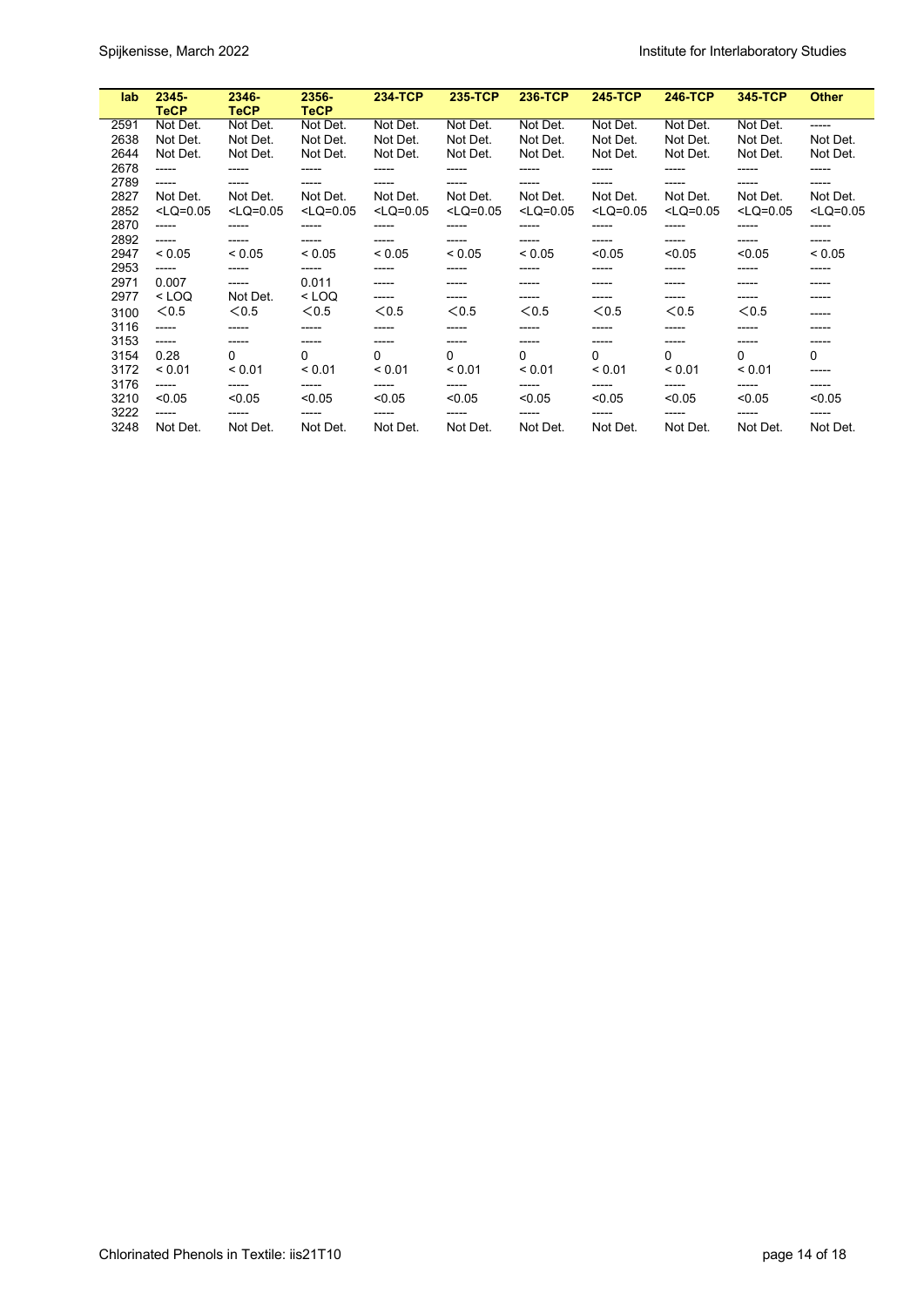# **APPENDIX 3 Analytical details**

|              | <b>ISO/IEC17025</b>             |                                | <b>Sample intake</b> |                                                  |                                                                          |
|--------------|---------------------------------|--------------------------------|----------------------|--------------------------------------------------|--------------------------------------------------------------------------|
| lab          | accredited                      | <b>Sample</b>                  | (grams)              | <b>Extraction technique</b>                      | <b>Extraction solution</b>                                               |
| 210          | Yes                             | ---                            |                      | ---                                              |                                                                          |
| 551          | Yes                             | Further cut                    | 1                    | Ultrasonic                                       | <b>KOH</b>                                                               |
| 623          | Yes                             | Further cut                    | 1 gram               | <b>Ultrasonic</b>                                | n-Hexane                                                                 |
| 840          | Yes                             | Further cut                    | 0.5                  | Ultrasonic                                       | <b>KOH</b>                                                               |
| 841          | Yes                             | Further cut<br>Used as         | 2 grams              | Ultrasonic                                       | Potassium hydroxide<br>1M (KOH 1M)                                       |
| 2115         | Yes                             | received<br>Used as            | 1 g                  | Other                                            | Oven                                                                     |
| 2129         | Yes                             | received                       | $-0,5$ g             | <b>ASE</b>                                       | acetic acid in acetone<br>potassium                                      |
| 2138         | Yes                             | Further cut                    | about 0.5 g          | Ultrasonic                                       | hydroxide(KOH)                                                           |
| 2213         | Yes                             | Further cut                    | $\overline{2}$       | Mechanical Shaking                               | n-Hexane                                                                 |
| 2247         | Yes                             | Further cut<br>Used as         | 0.5 <sub>gm</sub>    | <b>Mechanical Shaking</b>                        | n-hexane                                                                 |
| 2250         | Yes                             | received                       | 0,5                  | Ultrasonic                                       | n-hexane                                                                 |
| 2264         | No                              | Further cut                    | 0.5                  | ---                                              |                                                                          |
|              |                                 |                                |                      |                                                  | KOH K2CO3 n-<br>Hexane acetic                                            |
| 2265         | Yes                             | Further cut                    | 0,27g                | <b>Mechanical Shaking</b>                        | anhydride                                                                |
| 2284         | Yes                             | Further cut                    | 1g                   | <b>Mechanical Shaking</b>                        | N-hexane<br>water steam distillation                                     |
| 2289         | Yes                             | Further cut                    | 1.0 <sub>g</sub>     | Other                                            | with sulphuric acid                                                      |
| 2293         | Yes                             | Further cut                    | 1 gram               | owen during 16 hours                             | KOH 1 Molar                                                              |
| 2295         | Yes                             | Further cut                    | 1 gram               | <b>Mechanical Shaking</b>                        | KOH, n-hexane                                                            |
| 2310         | Yes                             | Further cut                    | 2                    | <b>Steam Distillation</b>                        | Hexane<br>Alkaline digestion (1M                                         |
| 2311         | Yes                             | Further cut                    | $\mathbf{1}$         | Ultrasonic                                       | KOH)                                                                     |
| 2313         | Yes                             | Further cut                    | 1.0 <sub>q</sub>     | <b>Steam Distillation</b>                        | n-Hexane                                                                 |
| 2330         | No                              | Further cut                    | 2 grams              | Ultrasonic                                       | 0.1 M KOH                                                                |
| 2347         | $\qquad \qquad -\qquad -$       | Further cut                    | 1.0 <sub>g</sub>     | Ultrasonic                                       | Hexane                                                                   |
| 2350         | No                              | Further cut                    | $2.0142$ g           | Ultrasonic                                       | <b>KOH</b>                                                               |
| 2352         | Yes                             | Further cut                    | 0.5g                 | <b>Mechanical Shaking</b>                        | Hexane                                                                   |
| 2357         | ---                             | ---                            |                      |                                                  |                                                                          |
|              | Yes                             | Used as                        |                      | Incubation in oven and then methanol<br>shaking  | potassium hydroxide<br>solution, liquid-liquid<br>extraction with hexane |
| 2358<br>2363 | Yes                             | received<br><b>Further cut</b> | 1 gram<br>about 1g   | Ultrasonic, Oven                                 | KOH/n-hexane                                                             |
| 2365         | Yes                             | Further cut                    |                      | Other                                            | 1mol/L KOH                                                               |
| 2366         |                                 |                                | 1.0 <sub>g</sub>     |                                                  | 1mol/L H2S04                                                             |
|              | No                              | Further cut                    | 0.5g                 | <b>Mechanical Shaking</b>                        |                                                                          |
| 2370         | Yes                             | <b>Further cut</b>             | 1 g                  | <b>Mechanical Shaking</b>                        | Hexane                                                                   |
| 2374         | Yes                             | Further cut                    | 1g sample            | Ultrasonic                                       | Hexane                                                                   |
| 2375         | Yes                             | Further cut                    | 1g                   | Ultrasonic                                       | <b>KOH Solution</b>                                                      |
| 2378         | Yes                             | Further cut                    | 0.5q                 | Ultrasonic                                       | n-hexan                                                                  |
| 2379         | No                              | Further cut                    | $0.5$ gram           | Modified KOH Method                              | KOH                                                                      |
| 2380         | Yes                             | Further cut                    | 1.0 <sub>g</sub>     | Alkaline digestion                               | n-Hexane                                                                 |
| 2382         | Yes                             | Further cut                    | 0.5q                 | steam distillation                               | n-hexane                                                                 |
| 2386         | Yes                             | Further cut                    | 0,5q                 | Ultrasonic                                       | KOH                                                                      |
| 2390         | Yes                             | Further cut                    | $1.0$ gram           | $---$                                            | KOH                                                                      |
| 2425         | Yes                             | Further cut                    | 0.5 <sub>g</sub>     | Ultrasonic                                       | KOH AND n-Hexane                                                         |
| 2426         | Yes                             | Further cut                    | 1.0 <sub>g</sub>     | KOH Ectraction (90°C)                            | <b>KOH Solution</b>                                                      |
| 2429         | Yes                             | Further cut                    | 0.5g                 | Mechanical Shaking                               | hexane                                                                   |
| 2449         | No                              | Further cut<br>Used as         | 1 gram               | <b>Mechanical Shaking</b>                        | n hexane                                                                 |
| 2452         | No                              | received                       | 1                    | Ultrasonic                                       | K2CO3 (15g/L)                                                            |
| 2453         | ---                             | ---<br>Used as                 | All sample           | ---                                              | Potassium carbonate                                                      |
| 2456         | Yes                             | received                       | provided             | Ultrasonic                                       | 1.5%                                                                     |
| 2489         | Yes                             | Further cut                    | 1.0010g              | <b>Disdillation</b>                              | 1m H2SO4/n-Hexane                                                        |
| 2492<br>2532 | Yes<br>$\overline{\phantom{a}}$ | Further cut<br>$---$           | 0.5g                 | Mechanical Shaking/microwave extraction<br>$---$ | KOH(1M)                                                                  |
| 2549         | Yes                             | Further cut                    | 1.0                  | <b>Mechanical Shaking</b>                        | n-Hexane                                                                 |
| 2561         | ---                             | ---                            |                      | ---                                              |                                                                          |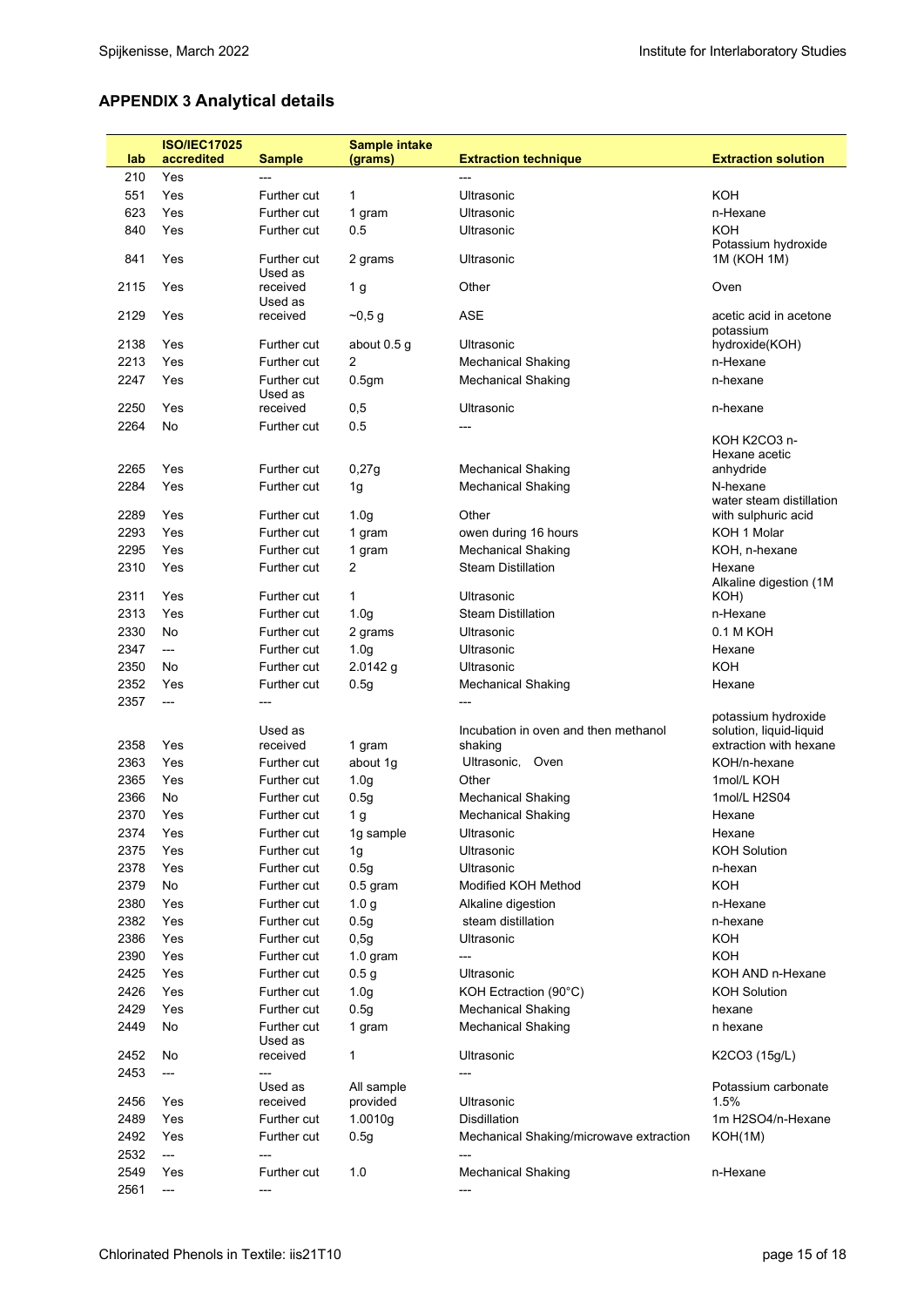|      | <b>ISO/IEC17025</b> |                          | <b>Sample intake</b> |                                   |                                                                         |
|------|---------------------|--------------------------|----------------------|-----------------------------------|-------------------------------------------------------------------------|
| lab  | accredited          | <b>Sample</b><br>Used as | (grams)              | <b>Extraction technique</b>       | <b>Extraction solution</b>                                              |
| 2573 | Yes                 | received                 | 1g                   | <b>ASE</b>                        | acetone                                                                 |
| 2582 | Yes                 | Further cut              | 1.0072g              | Mechanical Shaking/KOH extraction | n-hexane                                                                |
|      |                     | Used as                  |                      |                                   |                                                                         |
| 2590 | Yes                 | received                 | 0.5q                 | <b>Mechanical Shaking</b>         |                                                                         |
|      |                     |                          |                      |                                   | Technique used to<br>release/extract the<br><b>Chlorinated Phenols:</b> |
| 2591 | Yes                 | Further cut              | $1.0$ gram           | Other                             | <b>Basic Digestion</b>                                                  |
| 2638 | <b>No</b>           | Further cut<br>Used as   | 1 gm                 | Ultrasonic                        | Hexane                                                                  |
| 2644 | Yes                 | received                 | 2 <sub>g</sub>       | Ultrasonic                        | KOH                                                                     |
| 2678 | ---                 | ---                      |                      |                                   |                                                                         |
|      |                     | Used as                  |                      |                                   |                                                                         |
| 2789 | Yes                 | received                 | 1.03                 | Oven                              | dissolution KOH                                                         |
| 2827 | Yes                 | Further cut<br>Used as   | 0.5 <sub>g</sub>     | <b>Mechanical Shaking</b>         | Hexane                                                                  |
| 2852 | Yes                 | received<br>Further      | 0.5 <sub>g</sub>     | Ultrasonic                        | <b>K2CO3</b>                                                            |
| 2870 | Yes                 | grinded                  | 1 <sub>gm</sub>      | Microwave extraction              | Isooctane                                                               |
| 2892 | Yes                 | Further cut<br>Used as   | 1.0                  | 16h / 90 °C                       | KOH/N-Hexane                                                            |
| 2947 | <b>No</b>           | received                 | 1                    | Microwave                         | KOH <sub>2M</sub>                                                       |
| 2953 | Yes                 | Further cut              | 1                    | Ultrasonic                        | ethanol/methanol                                                        |
| 2971 | Yes                 | Further cut<br>Used as   | 0.5082               | At 90°C oven stay for 16h         | KOH, n-Hexane<br>Sulfuric acid,                                         |
| 2977 | <b>No</b>           | received                 | All                  | <b>Thermal Desorption</b>         | Potassium Carbonate                                                     |
| 3100 | Yes                 | Further cut<br>Used as   | 0.6315g              | Other                             | water<br>2M potassium                                                   |
| 3116 | <b>No</b>           | received                 | 1 gram               | Oven                              | hydroxide                                                               |
| 3153 | Yes                 | Further cut              | 0.5 <sub>g</sub>     | Steam distillation                | N-hexane                                                                |
| 3154 | Yes                 | Further cut              | 1,8g                 | 16 h - 90 °C oven                 | 1 mol/l KOH                                                             |
| 3172 | Yes                 | ---                      |                      | $---$                             |                                                                         |
| 3176 | Yes                 | Further cut              | $\mathbf{1}$         | Ultrasonic                        | Hexane / KOH                                                            |
| 3210 | Yes                 | Further cut              | 1 <sub>g</sub>       | <b>Ultrasonic</b>                 | Hexane                                                                  |
| 3222 | Yes                 | Further cut<br>Used as   | 1 <sub>g</sub>       | Ultrasonic                        | Potassium Carbonate                                                     |
| 3248 | Yes                 | received                 | 1.0 <sub>g</sub>     | Ultrasonic                        | Potassium Hydroxide                                                     |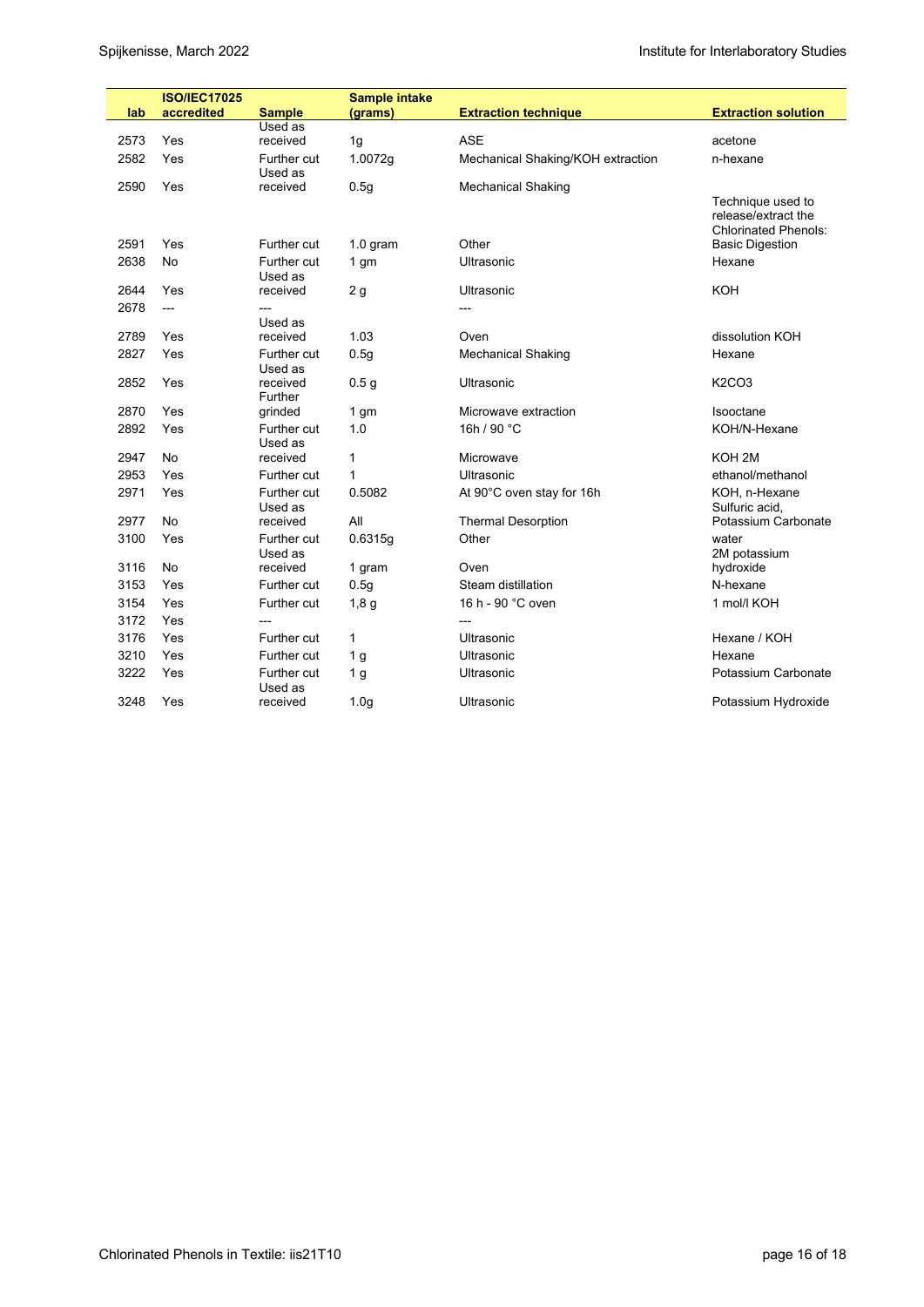#### **APPENDIX 4**

#### **Number of participants per country**

1 lab in AUSTRIA

2 labs in BANGLADESH

1 lab in BRAZIL

1 lab in CAMBODIA

1 lab in FRANCE

5 labs in GERMANY

1 lab in GUATEMALA

5 labs in HONG KONG

10 labs in INDIA

1 lab in INDONESIA

8 labs in ITALY

2 labs in KOREA, Republic of

2 labs in MOROCCO

14 labs in P.R. of CHINA

4 labs in PAKISTAN

1 lab in PERU

1 lab in PORTUGAL

2 labs in SPAIN

1 lab in SRI LANKA

1 lab in TAIWAN

1 lab in THAILAND

2 labs in TUNISIA

3 labs in TURKEY

1 lab in UNITED KINGDOM

4 labs in VIETNAM